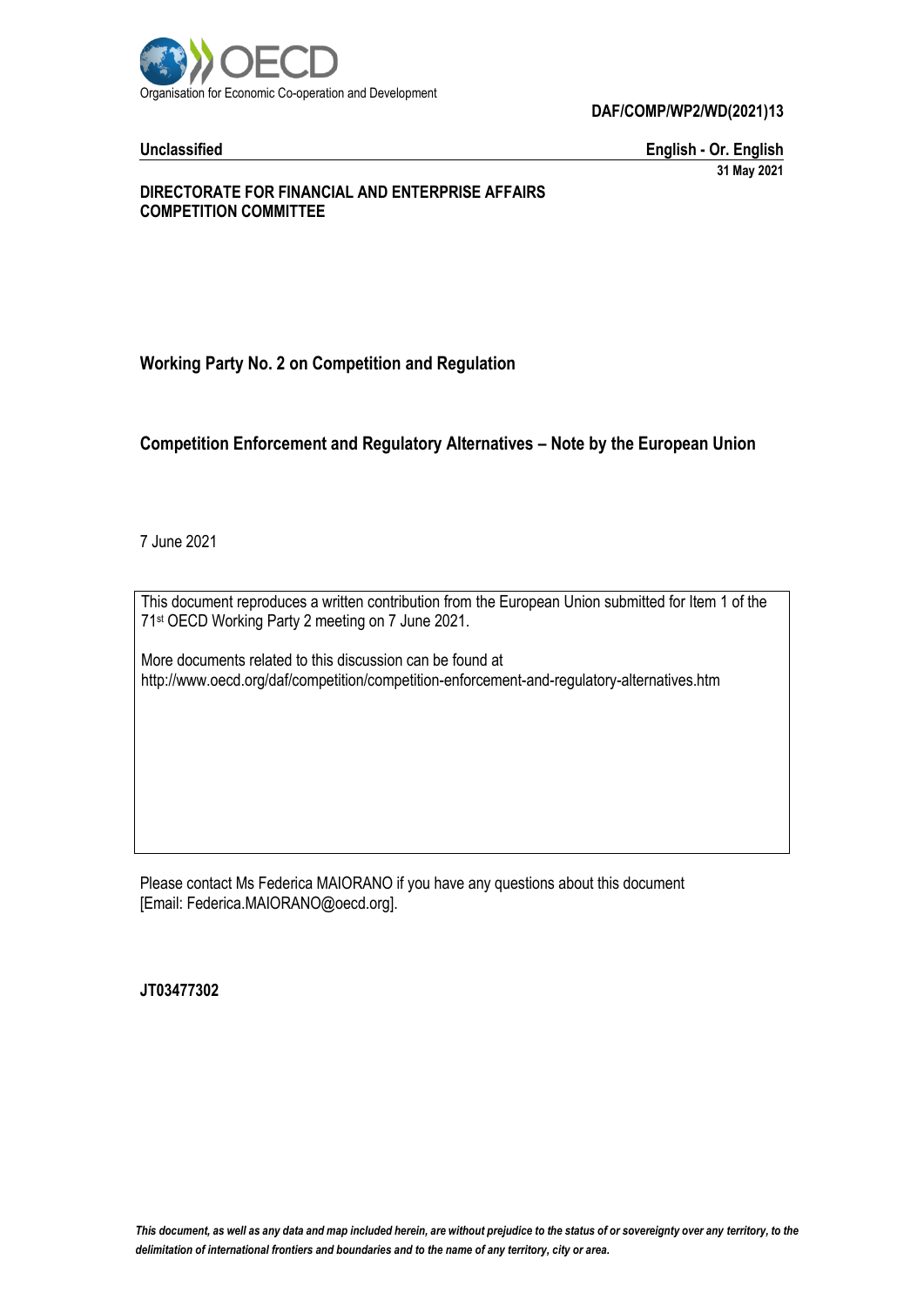# *European Union*

## **1. Summary**

1. The European Commission ("Commission") agrees with the Chairman's statement that competition enforcement and regulation are interdependent tools that share common scopes.<sup>1</sup>

2. In principle, these two instruments present differences in terms of underlying rationale and approach. Conceptually, competition enforcement aims at strengthening the working of markets by prohibiting certain conducts, whereas regulation "limits" or corrects markets with interventions to achieve a set policy goal. In terms of practical approach, the following differences can also be noted.

- Regulation usually consists of a set of ex ante rules addressing behavior and conducts beforehand, whereas competition is mainly a form of ex post intervention<sup>2</sup>.
- Competition enforcement operates on a case-by-case basis, whereas usually regulation sets common applicable rules to identified situations. In regulation, there is a policy choice to tackle upfront a conduct/issue, in competition enforcement there is a specific assessment of an identified conduct.
- Competition is horizontal and cross-sectoral, whereas regulation is often sector specific (although there can be forms of "horizontal" regulation applicable to various sectors).
- Finally, the objectives of competition enforcement and regulation may differ. Competition enforcement aims to ensure competitive markets, whereas regulation can pursue a broader set of objectives that are not necessarily those of competition (for instance, consumer protection in a narrow sense, environmental standards, data protection, etc.).

3. Notwithstanding, or rather thanks to, the above differences, the Commission considers that generally competition law and regulation are broadly complementary. In the European Union ("EU"), indeed competition enforcement and regulation are interconnected in a mutually complementary relationship. In fact, the above-mentioned differences mean that regulation and competition complete each other, by tackling problems together in complementary fashion.

4. In this respect, in the EU competition enforcement and regulation complement each other, much like communicating vessels.<sup>3</sup> This two-way relationship has various iterations. This submission discusses this relationship and its iterations.

<sup>&</sup>lt;sup>1</sup> Letter dated 19 February 2021 from the Chairman of the Working Party on Regulation and Competition of the OECD Competition Committee to all delegates.

 $2 \text{ A relevant exception is merger control, which is a form of ex-ante control in most justiations.}$ 

<sup>&</sup>lt;sup>3</sup> In this respect, it should be recalled that in the EU, competition law is one of the components for the achievement of the internal market, which "*includes a system ensuring that competition is not distorted*" (see Protocol 27 to the Treaty on the European Union). Accordingly, competition and regulation both serve the purpose of ensuring a well-functioning internal market.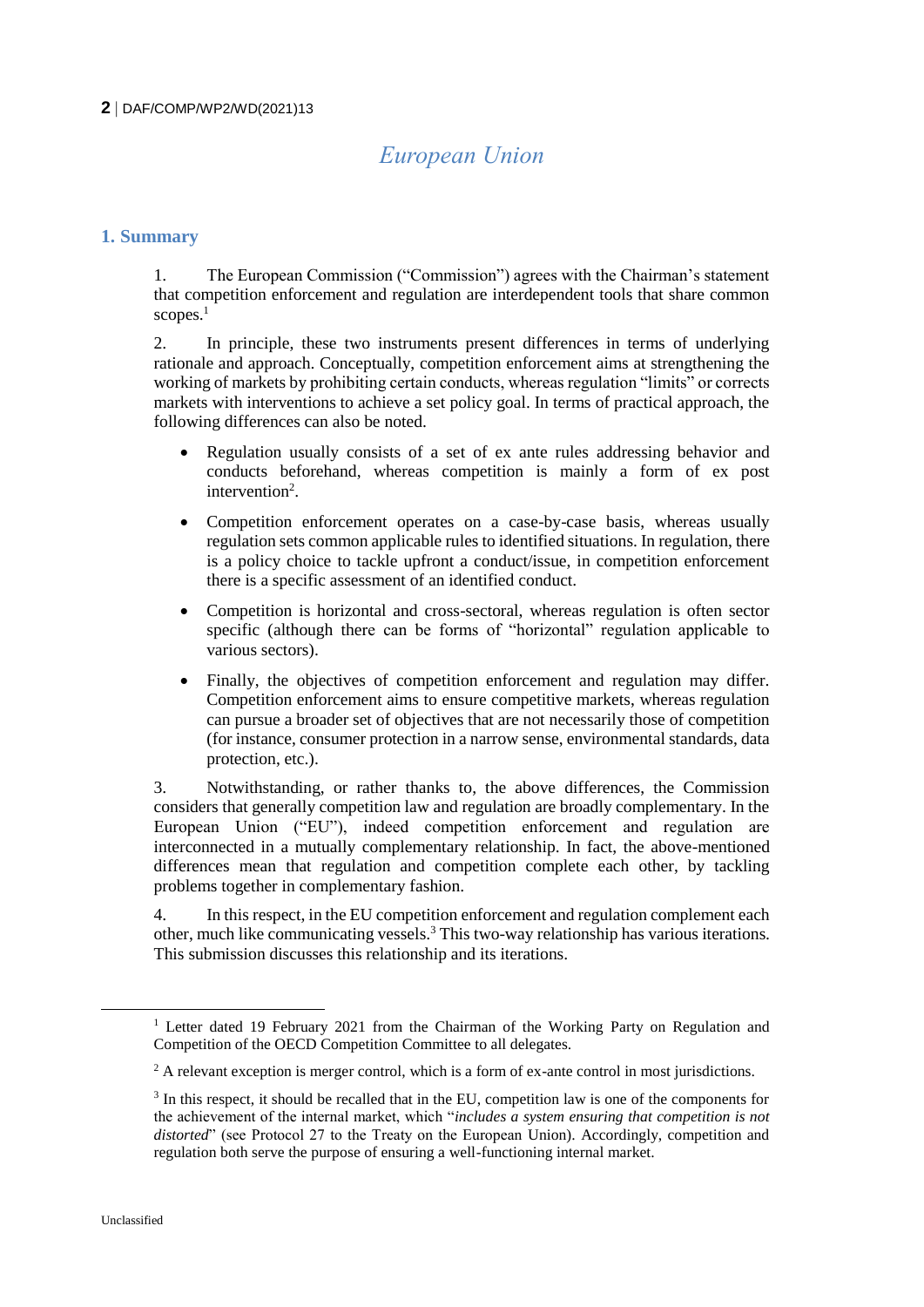5. First, competition law can contribute to informing and shaping regulation. Competition law applies on a case-by-case basis to specific facts and conducts. However, the enforcement of competition law can help detect general patterns or systemic issues in certain markets, which may warrant a broader intervention, by introducing specific rules. Competition law enforcement can thus be one of the sources informing policy choices to introduce regulation in various sectors.

6. Second, regulation can complement competition enforcement. While competition is a flexible and general tool, it remains an instrument of ex post intervention, for specific cases. The outcome of a competition case may act as a precedent, establishing a principle or guidance on certain conducts for the future: nevertheless, competition enforcement remains a case-by-case exercise.

7. Therefore, where there is knowledge and evidence that certain issues are systemic and widespread, beyond an individual competition case, it may make sense to regulate them upfront rather than doing several repeat competition cases. Regulation can tackle ex ante a systemic issue, giving clarity and business certainty on what is permitted or prohibited, based on a policy choice informed by evidence gathering. Furthermore, there may be issues that are outside the scope of competition rules: regulation may offer an alternative to using the competition tools to address issues beyond the remit of competition enforcement. As mentioned above, competition can inform regulation and contribute to setting up such rules. In this sense, regulation takes away part of the burden from competition enforcement upfront.

8. Finally, even when regulation is in place and a sector is subject to regulation, competition enforcement remains relevant and applicable. Competition law can still apply even in a regulated sector. In this sense, the flexibility of competition law allows enforcers potentially to intervene to tackle issues that have escaped the regulator or remain unaddressed by ex ante rules. In such cases, it is competition law that complements regulation. However, it can also occur that competition enforcement applies to conducts that are subject to regulation. In this case, a conduct is potentially subject to the application of two instruments. Whether this scenario could potentially raise issues of "ne bis in idem", is currently again being dealt with by the Court of Justice of the European Union ("CJEU").<sup>4</sup>

9. Section 2 below discusses the first two points, where competition enforcement informs or inspires regulation and the latter complements the former. It provides examples of situations and sectors where competition law enforcement and concepts have informed regulation, and where regulation has thus been introduced to address systemic issues, complementing competition enforcement. These two points are presented jointly, as they are closely connected. Section 3 discusses the situation where competition enforcement complements regulation, either by intervening to "fill in" gaps or addressing outstanding issues, or by applying "on top" of regulation. In the latter case, the submission explains the EU's framework for this double application, to avoid inconsistencies or tensions. Section 4 presents a conclusion.

<sup>4</sup> Case C-117/20, bpost SA v Autorité belge de la concurrence, request for a preliminary ruling from the Cour d'appel de Bruxelles (Belgium). The Advocate General is expected to adopt his Opinion in June 2021.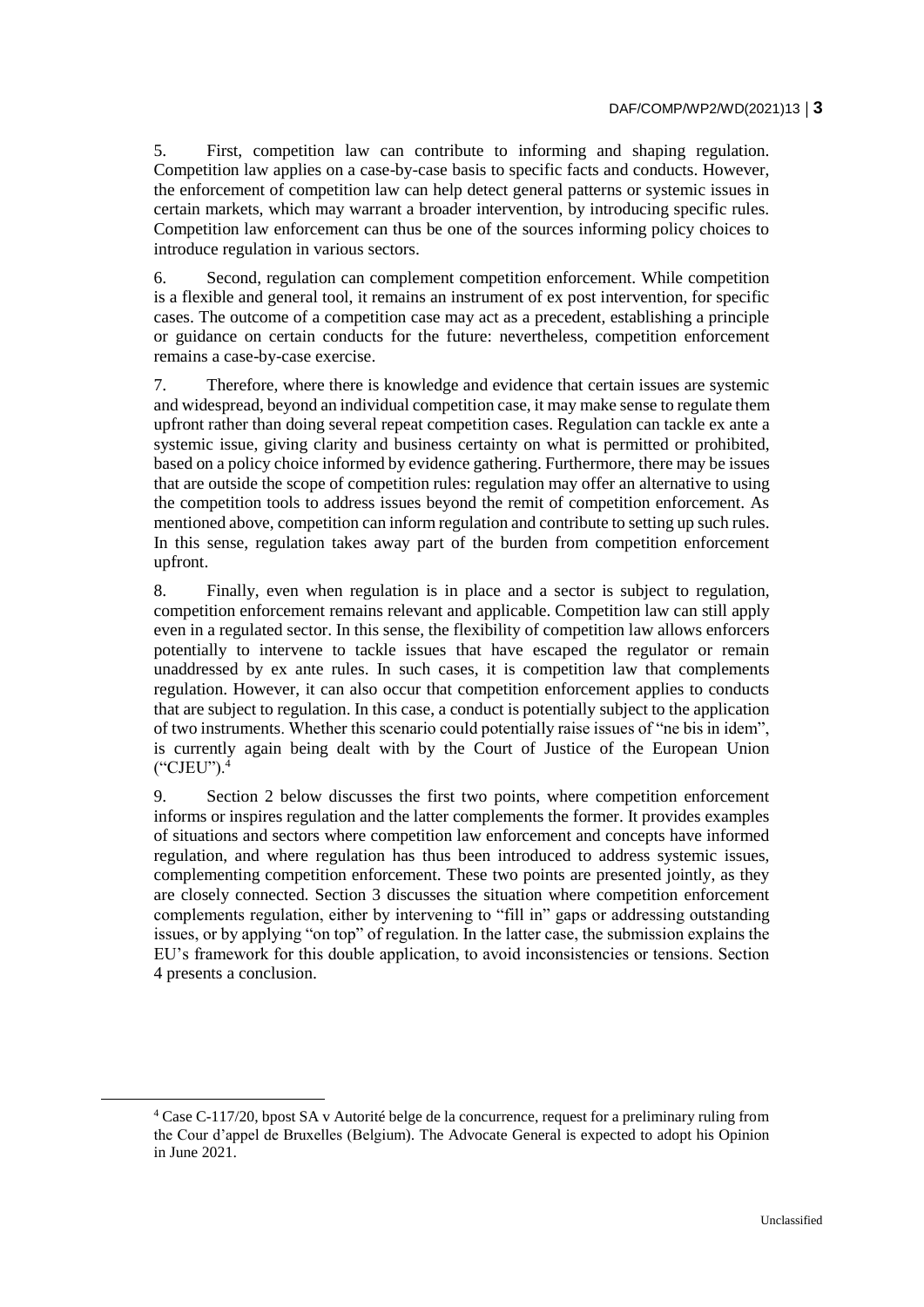## **2. Competition informs regulation, regulation complements competition**

10. This section will present examples of selected market sectors where the EU introduced regulation, following from or influenced by competition enforcement and/or competition law concepts. It will also illustrate how regulation, informed by competition law enforcement and concepts, has complemented competition enforcement in those sectors, by addressing issues in a systemic and ex ante manner, instead of a case-by-case ex post enforcement. The analysis is carried out with reference to specific market sectors, and aims at being illustrative, but is not exhaustive of all instances of interaction between competition and regulation in these (or other) sectors.

11. Repeatedly, the Commission's practical experience gained in individual competition cases or sector inquiries has led to the realisation that certain objectives can be better achieved by regulatory means. In particular, to achieve the goal of a truly single European market, the mere ex post investigation of competition law infringements requires being complemented by regulation to avoid fragmentation or diverging outcomes. This is especially the case in markets that present so-called "bottlenecks" for competition, such as the energy or telecommunications sectors, and, more recently, large digital gatekeepers.

12. Before providing a more granular analysis of the selected relevant sectors, it is important to emphasise the institutional set-up of the Commission, which contributes to the fact that competition enforcement in the EU feeds into regulation.

13. The EU competition rules are Articles 101 and 102 of the Treaty on the Functioning of the European Union (TFEU). Their enforcement at the EU level is entrusted to the Commission's Directorate General for competition ("DG COMP").<sup>5</sup> DG COMP is part of the larger organisation of the Commission. In the EU legislative process, the Commission is exclusively in charge of making legislative proposals to the EU's legislature ("right of initiative"). $6$  The technical knowledge and experience acquired by DG COMP through its competition enforcement can contribute and feed in the policy projects and initiatives of the Commission when preparing policy or regulation. It is important to stress that this does not mean that confidential information from specific competition cases is used for such purposes. This is prohibited by Regulation 1/2003, which establishes the framework of the EU's competition enforcement and forbids the disclosure of information acquired in a competition case for other purposes.<sup>7</sup>

<sup>5</sup> The Commission enforces Articles 101 and 102 TFEU pursuant to Council Regulation (EC) No 1/2003 of 16 December 2002 on the implementation of the rules on competition laid down in Articles 81 and 82 of the Treaty (OJ L 1, 4.1.2003, p. 1) ("Regulation 1/2003). In parallel to the Commission, the public enforcement of Articles 101 and 102 TFEU in the EU is carried out by the national competition authorities (NCAs) of the Member States. Together, the NCAs and the Commission form a network of public authorities that apply the Union competition rules in close cooperation (the "European Competition Network").

 $6$  Article 17(2) of the Treaty on European Union.

<sup>&</sup>lt;sup>7</sup> Council Regulation (EC) No  $1/2003$  of 16 December 2002 on the implementation of the rules on competition laid down in Articles 81 and 82 of the Treaty, OJ L 001 04/01/2003 P. 0001 – 0025. Article 28(1) of Regulation 1/2003 establishes that "*Without prejudice to Articles 12 and 15, information collected pursuant to Articles 17 to 22 shall be used only for the purpose for which it was acquired*" (emphasis added). Paragraph 2 adds that *"[w]ithout prejudice to the exchange and to the use of information foreseen in Articles 11, 12, 14, 15 and 27, the Commission and the competition authorities of the Member States, their officials, servants and other persons working under the supervision of these authorities as well as officials and civil servants of other authorities of the Member States shall not disclose information acquired or exchanged by them pursuant to this Regulation and of the kind covered by the obligation of professional secrecy*"."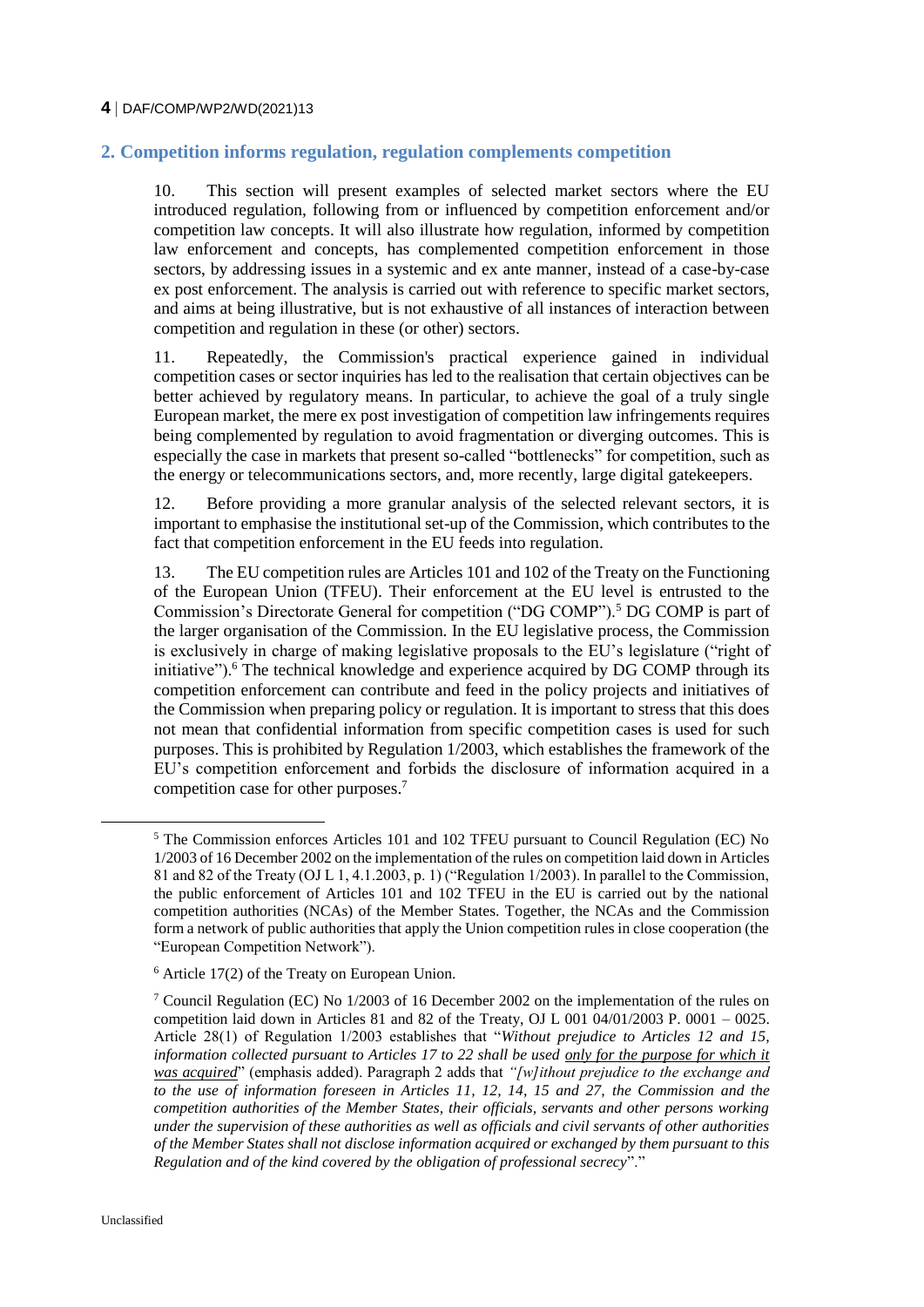14. Furthermore, Regulation 1/2003 provides for a specific monitoring instrument that the Commission can use precisely to detect broader, systemic issues in a market or sector, going beyond an individual competition case. Under Article 17 of Regulation 1/2003, the Commission can initiate sector inquiries into "*a particular sector of the economy or into a particular type of agreements across various sectors*". When carrying out such sector inquiries, the Commission enjoys the powers to request information from undertakings and carry out inspections.

15. The information obtained in a sector inquiry helps the Commission to understand better a particular market from the point of view of competition policy. While the Commission cannot remedy any of the competition issues it may detect during the inquiry, a sector inquiry can prompt a subsequent Commission intervention. Based on the findings of the inquiry, the Commission may – at a later stage – assess whether it needs to open specific competition investigations against certain conducts or practices. More generally, sector inquiries help "map out" a market or sector, and can bring to light general patterns or systemic issues affecting competition dynamics in a market. The information gathered in a sector inquiry can inform regulatory initiatives, where the Commission considers these necessary and more appropriate to address systemic issues than pursuing individual competition cases.

16. To date, the Commission has carried out sector inquiries into telecommunications (local loop, leased lines, roaming), energy, financial services, pharmaceuticals, and ecommerce. The Commission is currently carrying out a sector inquiry in the Internet of Things ("IoT").<sup>8</sup>

17. The sector inquiries into telecommunications and energy are illustrative of how the findings of a sector inquiry can pave the way to regulation in the EU, and are discussed in the respective sections on these sectors.

## **2.1. Energy**

18. In the EU, before the extensive liberalisation interventions of the EU legislator, energy markets (gas and electricity) were mainly national. The EU has sought to gradually open up these markets to competition and create an integrated European energy market, removing national monopolies and the barriers to cross-border trade. This has been done through ex ante sector specific legislation, mainly consisting of EU directives, which have gradually liberalised these markets. Competition enforcement in specific cases has also contributed to this objective.

19. The first energy liberalisation directives (First Energy Package) were adopted in 1996 (electricity) and 1998 (gas), to be transposed into Member States' legal systems by 1998 and 2000 respectively. The Second Energy Package was adopted in 2003, its directives to be transposed into national law by Member States by 2004. The Third Energy Package was adopted in 2009, its directive to be transposed into national law by 2011, and the Fourth Energy Package in 2019, its directive to be transposed by 2020. These waves of regulation introduced ex ante rules aiming at "opening up" energy markets to competition.

20. For instance, the First Energy Package partially opened the gas and electricity markets to competition by allowing large users to choose their energy suppliers. Moreover, to address concerns that vertically-integrated incumbents could use their monopolies over the transmission networks to stifle the emergence of competition in the supply business, certain ex ante rules were established. These introduced a "Third Party Access" regime,

<sup>&</sup>lt;sup>8</sup> See [https://ec.europa.eu/competition/antitrust/sector\\_inquiries.html.](https://ec.europa.eu/competition/antitrust/sector_inquiries.html)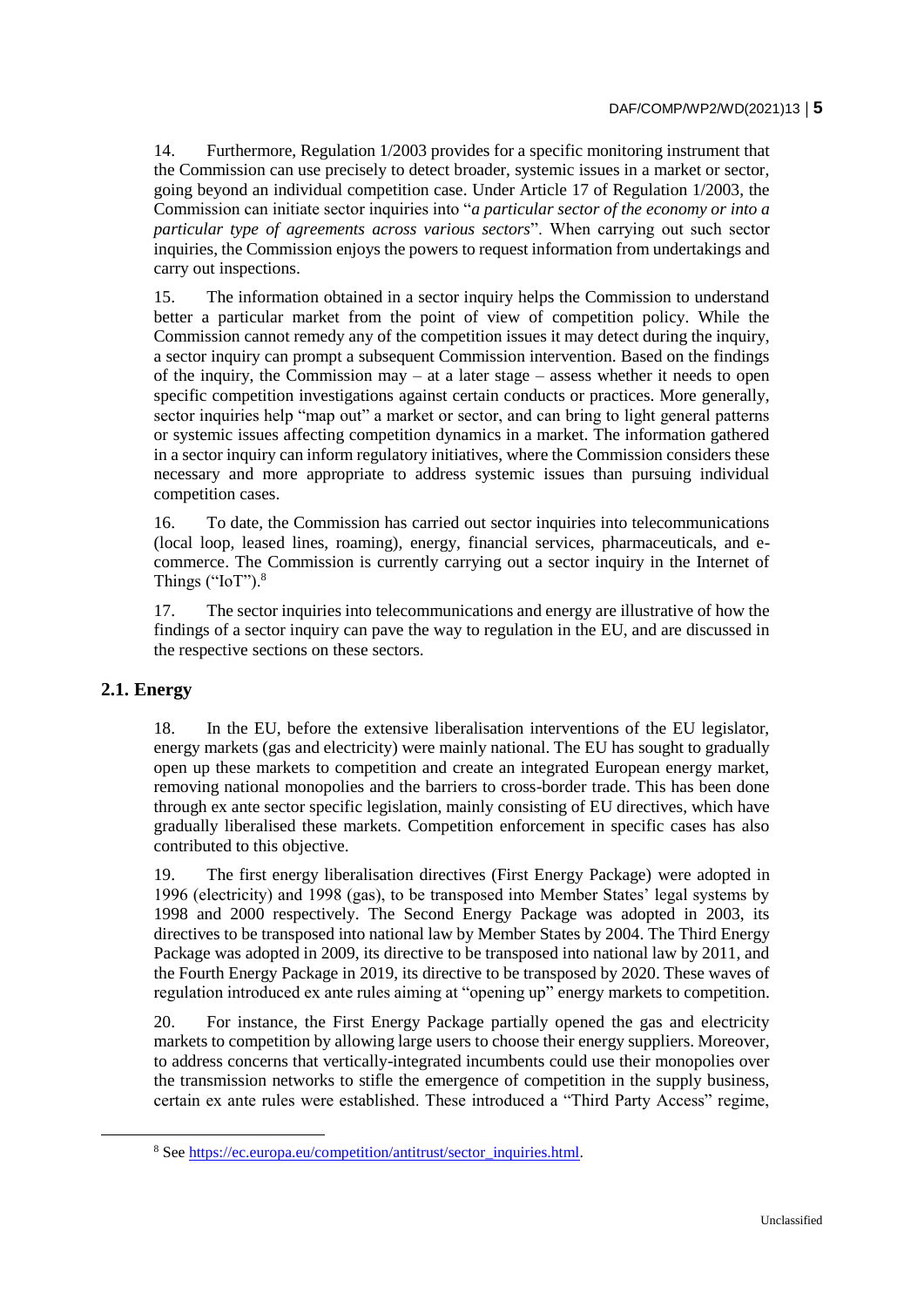certain unbundling provisions, and protection mechanisms against discrimination, to ensure that vertically-integrated operators would not discriminate against new entrants or create other entry barriers. With the Second Energy Package, the unbundling provisions were reinforced, to introduce minimum rules on legal, operational, and informational unbundling, and a regulated Third Party Access regime was introduced. Furthermore, conditions for access to the network for cross-border exchanges in electricity and for access to the natural gas transmission network were introduced to encourage cross-border competition. The rules introduced by the Energy Packages draw on competition law concepts, such as theories of harm relating to vertical foreclosure and discrimination, and the need to ensure third parties' access to an incumbent's "essential facility" to ensure downstream competition.

21. Competition enforcement has also contributed to identifying issues in energy markets, informing regulation for instance by means of the Energy Sector Inquiry of 2005 - 2007. Following the Second Energy Package, energy markets still remained national and concentrated. The Commission therefore launched a sector inquiry in 2005 to identify the barriers preventing more competition in these markets.

22. In its Final Report on the Energy Sector Inquiry, published in 2007, the Commission identified as one of the main remaining obstacles to competition in energy markets the situation of continued vertical foreclosure, i.e. the obstacles to competition stemming from the vertical integration of companies active in energy supply and network business. The Final Report concluded that the EU's existing (legal and functional) unbundling regime was inadequate and that a conflict of interest persisted in verticallyintegrated companies, with a continued risk that they use their control over the network to make market entry and expansion of their competitors in the supply markets difficult.<sup>9</sup> The findings of the Energy Sector Inquiry fed into the Commission's proposal for a Third Energy Package, which aimed at addressing the identified issues by introducing stricter forms of unbundling in the electricity and gas markets. In particular, the Commission proposed the implementation of more stringent unbundling rules designed to ensure effective independence of the network business from the rest of the vertically-integrated energy utilities. Under the new EU legislation, Member States could choose between three unbundling regimes: full ownership unbundling, independent system operator (ISO) and independent transmission operator (ITO).

23. Therefore, in the energy sector, EU regulation has opened up the Member States' gas and electricity markets to competition, by addressing "systemic" issues by means of rules ensuring access and non-discrimination and by "unbundling" vertically-integrated players. This was particularly important given the presence of "bottleneck" infrastructures upstream owned by national incumbents, to which third parties needed access in order to compete downstream. The regulatory approaches followed draw from competition law concepts of ensuring access to key infrastructure, non–discrimination and preventing potential anticompetitive behaviour by large vertically-integrated players. Notwithstanding the introduction of regulation, EU competition law has remained applicable, and has indeed been applied by the Commission in the electricity and gas markets, as will be illustrated in Section 3.2 below.

<sup>&</sup>lt;sup>9</sup> For a more detailed analysis, see: [https://ec.europa.eu/competition/publications/cpn/2007\\_1\\_23.pdf.](https://ec.europa.eu/competition/publications/cpn/2007_1_23.pdf)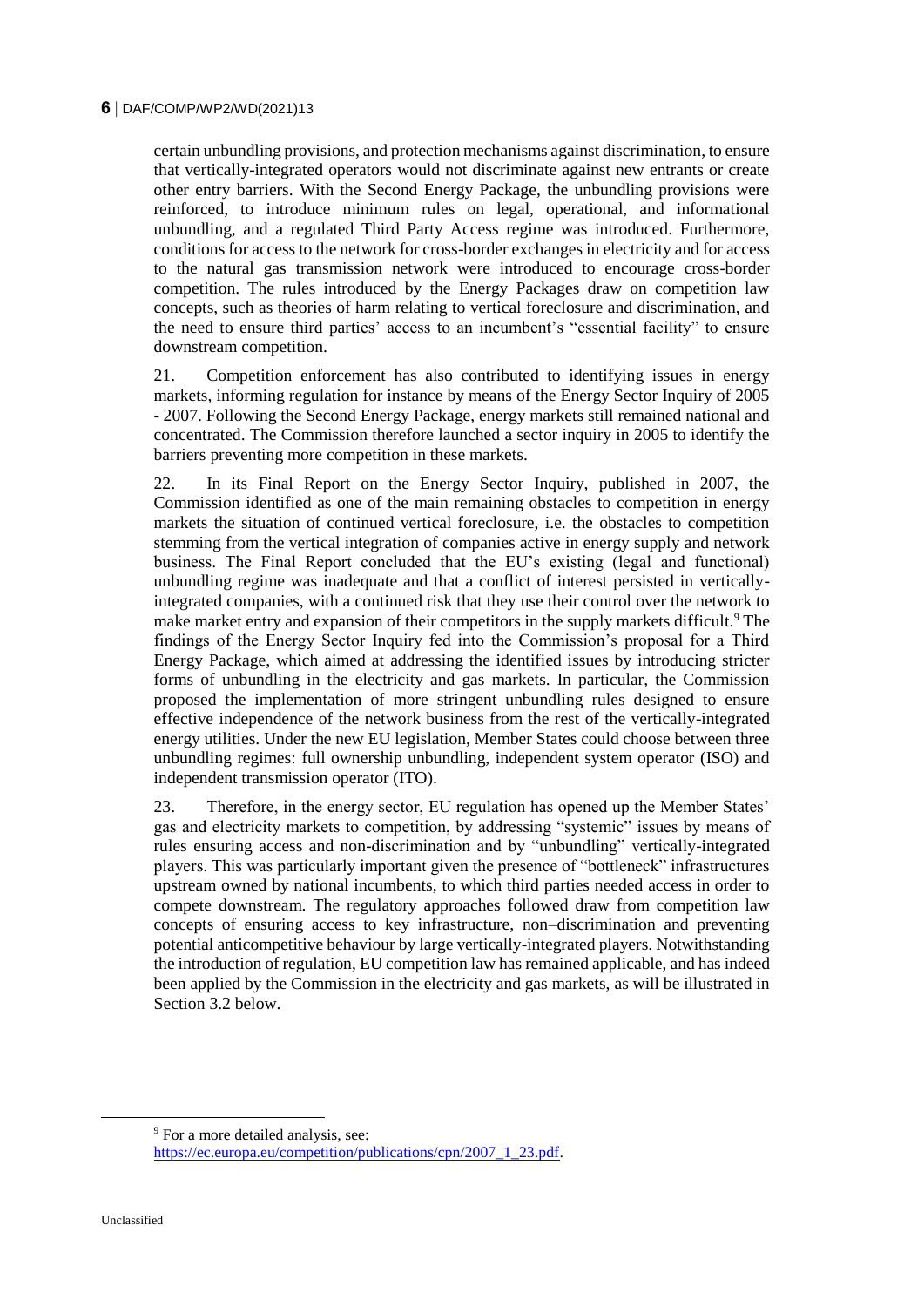## **2.2. Telecommunications**

24. Telecommunications services in the European Union were characterised by national monopolies until the 1990s. The EU comprehensively opened up these markets to competition, through a step-by-step approach introducing ex ante regulation. The EU gradually liberalised all the telecoms markets: terminal equipment, value-added services, satellite equipment and services, cable TV networks and mobile communications. This process culminated in 1998 with the liberalisation of voice telephony and infrastructures.

25. In 1999, the Commission published a report,  $10$  which resulted in the 2002 telecoms regulatory package, subsequently revised in 2009 and 2018. The 2002 package consisted of six directives. In particular, the Framework Directive<sup>11</sup> outlined general principles, objectives and procedures. It assigned responsibilities, powers and obligations to National Regulatory Authorities ("NRAs") within a framework of review by the Commission and national courts. The Access and Interconnection Directive<sup>12</sup> set out rules for a multi–carrier marketplace, ensuring openness and interoperability. It gave a duty to NRAs to intervene whenever market forces cannot ensure the fulfilment of the objectives set out in the Framework Directive. The package was modified in 2009 in order to address the growth of broadband Internet access services.<sup>13</sup>. The adoption in 2018 of the European Electronic Communications Code<sup>14</sup> (the "Code") introduced a number of important changes to the system as regards in particular symmetric regulation and co-investment. However, the basic architecture of the 2002 package has remained in place to date.<sup>15</sup>.

26. It is important to recall that the EU's telecommunications rules were developed to address a specific historical situation in the EU, whereby a Member State or former stateowned telecoms operator held an effective monopoly in markets. It was deemed that most of these markets were susceptible to competition and that they would have indeed displayed effective competition, had it not been for the historical contingency of the market structure. Rather than running individual competition cases to address these issues of lack of access to key infrastructure for competition in each market, the Commission made legislative proposals to introduce ex ante rules that would ensure access and "open up" telecommunications markets to competition. The goal was ultimately to regulate markets to inject competition into them; once competition would have taken hold, regulation could be lifted.

27. One of the main features of the regulatory framework is *ex ante* access regulation, the so-called "Article 7 procedure" (now Article 32 of the Code). This procedure is used to identify competitive bottlenecks in telecoms markets (typically in fixed markets) and to impose remedies to address such bottlenecks, following competition law principles and

 $\overline{a}$ 

<sup>14</sup> Directive (EU) 2018/1972 of the European Parliament and of the Council of 11 December 2018 establishing the European Electronic Communications Code. The Code should have been transposed into national law in all 27 Member States by 21 December 2020.

 $10$  Towards a new framework for electronic communications infrastructure and associated services (European Commission, 1999).

<sup>11</sup> Directive 2002/21/EC of 7 March 2002.

<sup>12</sup> Directive 2002/19/EC.

<sup>&</sup>lt;sup>13</sup> The 2009 package also created the Body of European Regulators of Electronic Communications (BEREC) which is made up of NRAs and the task of which is to support the Commission in implementing the Framework Regulation (EC) No 1211/2009

<sup>15</sup> See [https://ec.europa.eu/commission/presscorner/detail/en/IP\\_20\\_2482](https://ec.europa.eu/commission/presscorner/detail/en/IP_20_2482) and [https://eur](https://eur-lex.europa.eu/legal-content/EN/NIM/?uri=CELEX:32018L1972)[lex.europa.eu/legal-content/EN/NIM/?uri=CELEX:32018L1972](https://eur-lex.europa.eu/legal-content/EN/NIM/?uri=CELEX:32018L1972)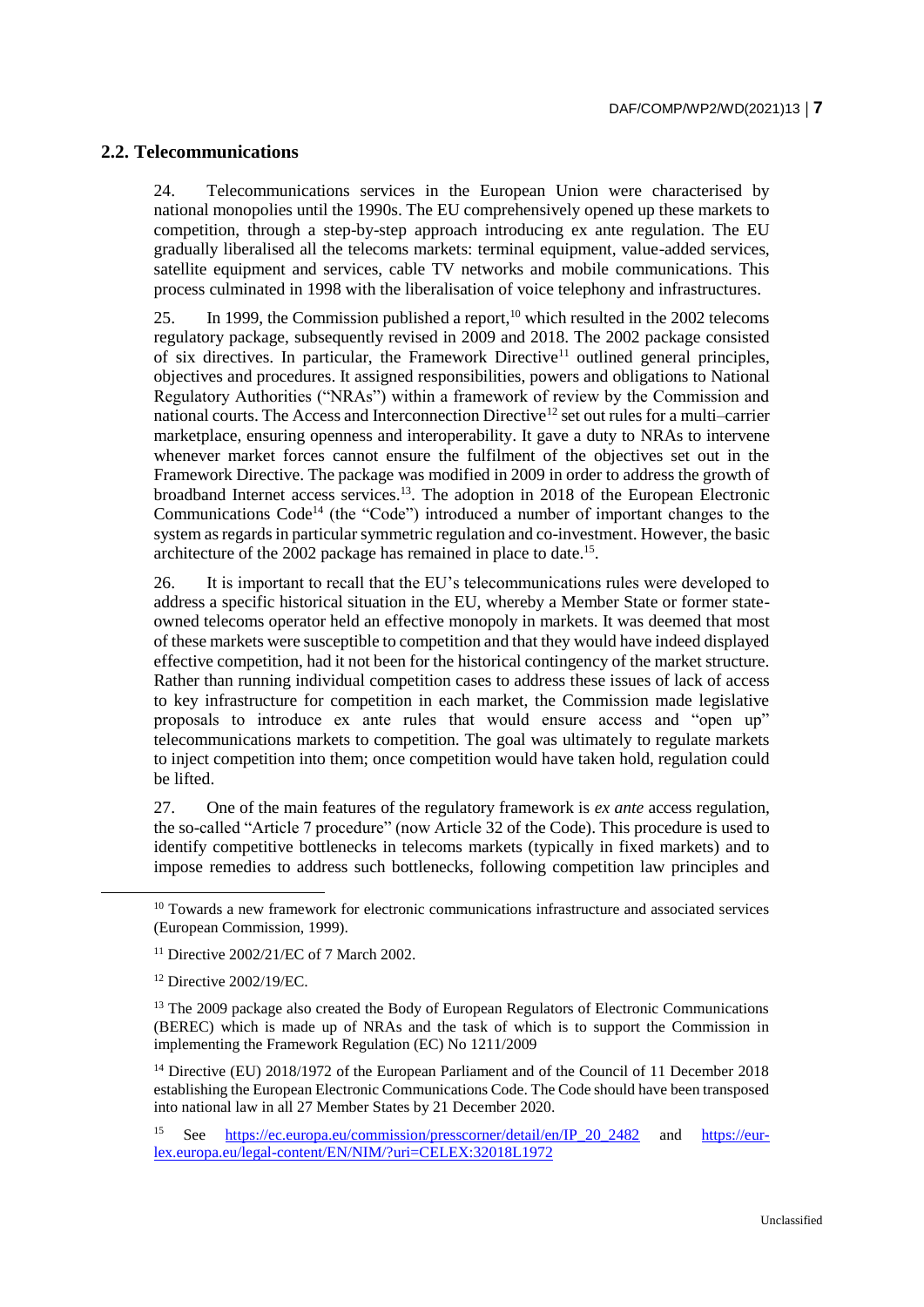methodologies. The procedure gives NRAs powers to impose access and cost accounting remedies on telecommunications operators found to have "Significant Market Power" ("SMP") on certain markets, which must be defined according to competition law principles. The notion of SMP is aligned with that of dominance under competition law.<sup>16</sup>

28. Under the Article 7 procedure, NRAs can introduce ex-ante access obligations following a national market review and subject to a national stakeholder consultation. The remedies adopted by NRAs are subject to a review procedure by the Commission, which can comment and in some cases veto the proposed measures.<sup>17</sup>

29. The Article 7 procedure makes use of a so-called three criteria test to determine markets susceptible to ex ante regulation. These criteria are set out in the Recommendation on Relevant Markets ("the Recommendation"), which also contains a list of markets that in principle satisfy the three criteria in most or all Member States.<sup>18</sup> The Recommendation describes these markets as those that present three features. First, they must display high and non-transitory barriers to entry, which may be of a structural, legal or regulatory nature. Second, they must not, in the absence of regulation, tend towards effective competition within the relevant time horizon of the market review procedure (three years, extended to five under the Code). Finally, the application of competition law alone should not be sufficient to adequately address the market failure(s) concerned.

30. In parallel to ex ante regulation, the Commission also carried out sector inquiries in specific parts of telecoms markets, such as access to the local loop, leased lines and roaming.<sup>19</sup> The sector inquiry into roaming offers another illustration of how competition enforcement can feed into ex ante regulation. Following the sector inquiry, which established serious competition concerns regarding pricing practices for mobile roaming, the Commission started preliminary investigations into roaming practices, in particular in

<sup>&</sup>lt;sup>16</sup> Article 8(2) of the Framework Directive also emphasises competition law concepts by stating as goals that NRAs "*shall promote competition in the provision of electronic communications networks, electronic communications services and associated facilities and services by inter alia: (a) ensuring that users, including disabled users, derive maximum benefit in terms of choice, price, and quality; (b) ensuring that there is no distortion or restriction of competition in the electronic communications sector; (c) encouraging efficient investment in infrastructure, and promoting innovation; and (d) encouraging efficient use and ensuring the effective management of radio frequencies and numbering resources.*"

<sup>&</sup>lt;sup>17</sup> In addition, national market reviews are also subject in certain instances to BEREC consultation, and can be appealed before national courts (which may refer questions of EU law to the European Court of Justice). In this way, the procedural rights of regulated undertakings and other interested stakeholders are protected. Market reviews typically take 12-18 months from initiation to adoption of a final decision imposing remedies.

<sup>&</sup>lt;sup>18</sup> The Recommendation initially defined 18 telecoms markets as susceptible to ex ante regulation. Over time, this number has been reduced to five and, most recently, two. This is in line with the underlying philosophy to remove regulation insofar as competition has been successfully injected into telecommunications markets.

<sup>19</sup> See

[https://ec.europa.eu/competition/sectors/telecommunications/archive/inquiries/local\\_loop/index.ht](https://ec.europa.eu/competition/sectors/telecommunications/archive/inquiries/local_loop/index.html) [ml,](https://ec.europa.eu/competition/sectors/telecommunications/archive/inquiries/local_loop/index.html)

[https://ec.europa.eu/competition/sectors/telecommunications/archive/inquiries/leased\\_lines/index.h](https://ec.europa.eu/competition/sectors/telecommunications/archive/inquiries/leased_lines/index.html) [tml](https://ec.europa.eu/competition/sectors/telecommunications/archive/inquiries/leased_lines/index.html) and

<https://ec.europa.eu/competition/sectors/telecommunications/archive/inquiries/roaming/index.html> respectively.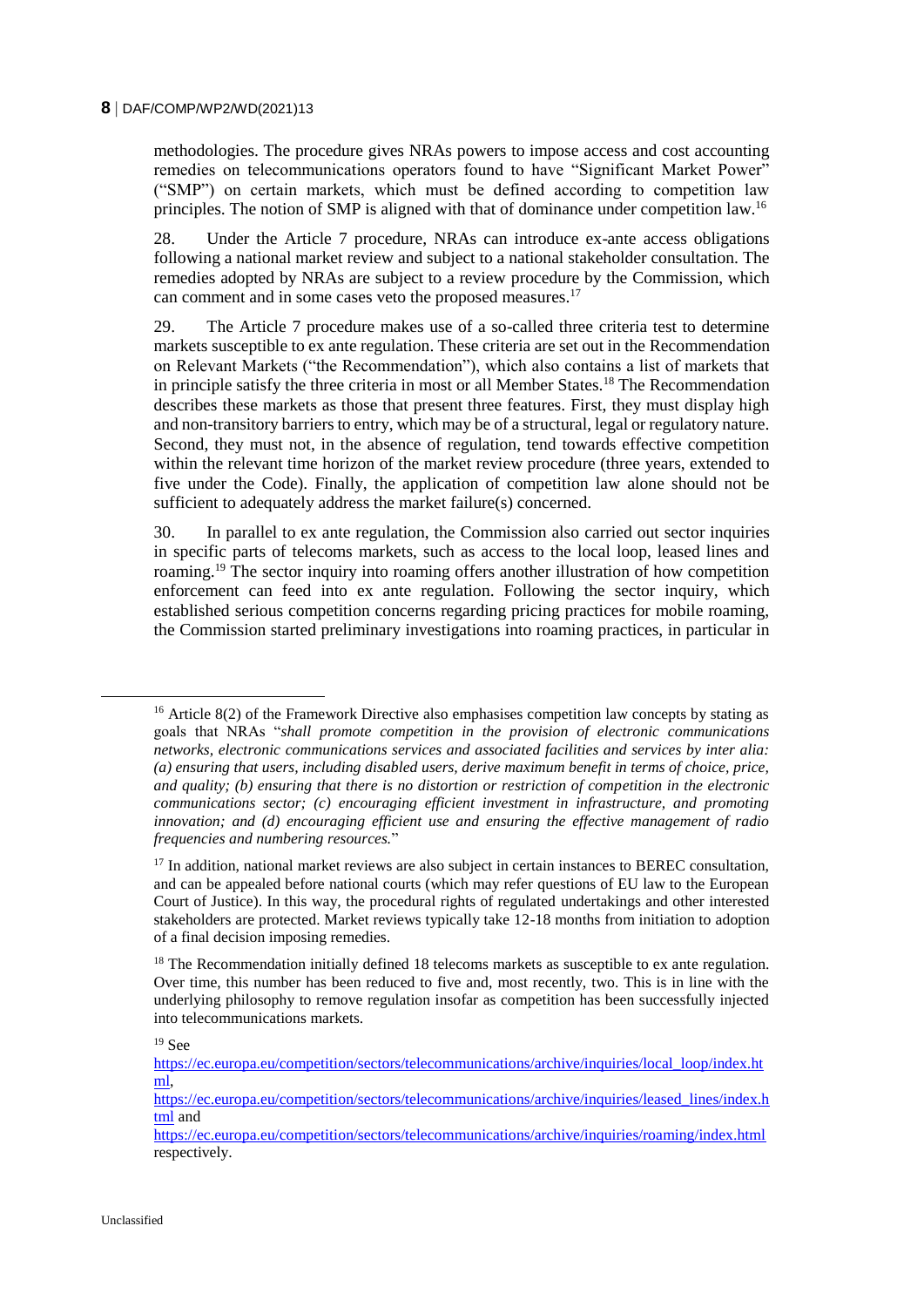the UK and Germany.<sup>20</sup> Subsequently the Commission proceeded to adopt a proposal for a regulation on roaming fees, to address these issues in a more systemic manner, beyond individual competition cases.<sup>21</sup> Roaming fees are now fully regulated in the EU.<sup>22</sup>

31. Therefore, concepts and tools previously established in EU competition law have played a major role in the regulation of the telecommunications sector. As for the energy sector, it should be noted that regulation did not obviate the need for competition enforcement in the sector, which continued in a complementary fashion (see Section 3.2 below).

## **2.3. Banking and payments**

32. The EU's financial and payments markets offer another example of the interplay between competition and regulation, and of how the former influences the latter, which in turn complements competition enforcement by addressing systemic issues ex ante. The Commission has used both instruments jointly to build an Internal Market for financial services.

33. Following a sector inquiry into retail banking, which identified several barriers to competition (high payment card fees, including merchant and interchange fees across the EU, practices by incumbents limiting competition, barriers to entry and discriminatory rules in payment cards and payment systems), $2^3$  the Commission started several competition investigations. In particular, the Commission ran parallel cases into the practices of Visa and Mastercard concerning multilateral interchange fees ("MIFs") for transactions with consumer credit and debit cards.<sup>24</sup> Following these investigations, in December 2007, the Commission found that MasterCard's interchange fees on cross-border transactions in the European Economic Area ("EEA") restricted competition between banks.<sup>25</sup> In 2009, to comply with the Commission's decision, MasterCard reduced the intra-EEA cross-border interchange fees applied by its member banks to maximum weighted averages of 0.2% for debit cards and 0.3% for credit cards. Furthermore, in December 2010 and February 2014 respectively, the Commission adopted decisions making legally binding

[https://ec.europa.eu/commission/presscorner/detail/en/MEMO\\_14\\_528.](https://ec.europa.eu/commission/presscorner/detail/en/MEMO_14_528)

<sup>&</sup>lt;sup>20</sup> See [https://ec.europa.eu/commission/presscorner/detail/en/MEMO\\_01\\_262](https://ec.europa.eu/commission/presscorner/detail/en/MEMO_01_262).

<sup>21</sup> The Explanatory Memorandum to the Commission's proposal noted that "*competition law instruments address the activities of individual undertakings and therefore cannot provide a solution*  that safeguards the interests of all e-communications users and market players within the *Community*". See [https://eur-lex.europa.eu/legal](https://eur-lex.europa.eu/legal-content/EN/TXT/HTML/?uri=CELEX:52006PC0382&from=EN)[content/EN/TXT/HTML/?uri=CELEX:52006PC0382&from=EN](https://eur-lex.europa.eu/legal-content/EN/TXT/HTML/?uri=CELEX:52006PC0382&from=EN)

<sup>&</sup>lt;sup>22</sup> Regulation (EU) No 531/2012 of the European Parliament and of the Council of 13 June 2012 on roaming on public mobile communications networks within the Union (OJ 2012 L 172/10), last amended by Regulation (EU) 2017/920 of the European Parliament and of the Council of 17 May 2017 (OJ 2017 L 147/1).

<sup>&</sup>lt;sup>23</sup> The final report on the sector inquiry was published on 31 January 2007, see [https://ec.europa.eu/commission/presscorner/detail/en/IP\\_07\\_114](https://ec.europa.eu/commission/presscorner/detail/en/IP_07_114) and [https://ec.europa.eu/commission/presscorner/detail/en/MEMO\\_07\\_40](https://ec.europa.eu/commission/presscorner/detail/en/MEMO_07_40) .

 $24$  Each time a consumer uses a credit, debit or prepaid card to buy something in a shop or online, the bank serving the retailer (acquiring bank) pays a fee called "interchange fee" to the bank that issued the card to the customer (issuing bank). As the retailer generally incorporates the interchange fees in the price charged to consumers, the fees increase retail prices of goods and services.

<sup>&</sup>lt;sup>25</sup> Se[e https://ec.europa.eu/commission/presscorner/detail/en/IP\\_07\\_1959.](https://ec.europa.eu/commission/presscorner/detail/en/IP_07_1959) The EU courts confirmed the Commission's findings, see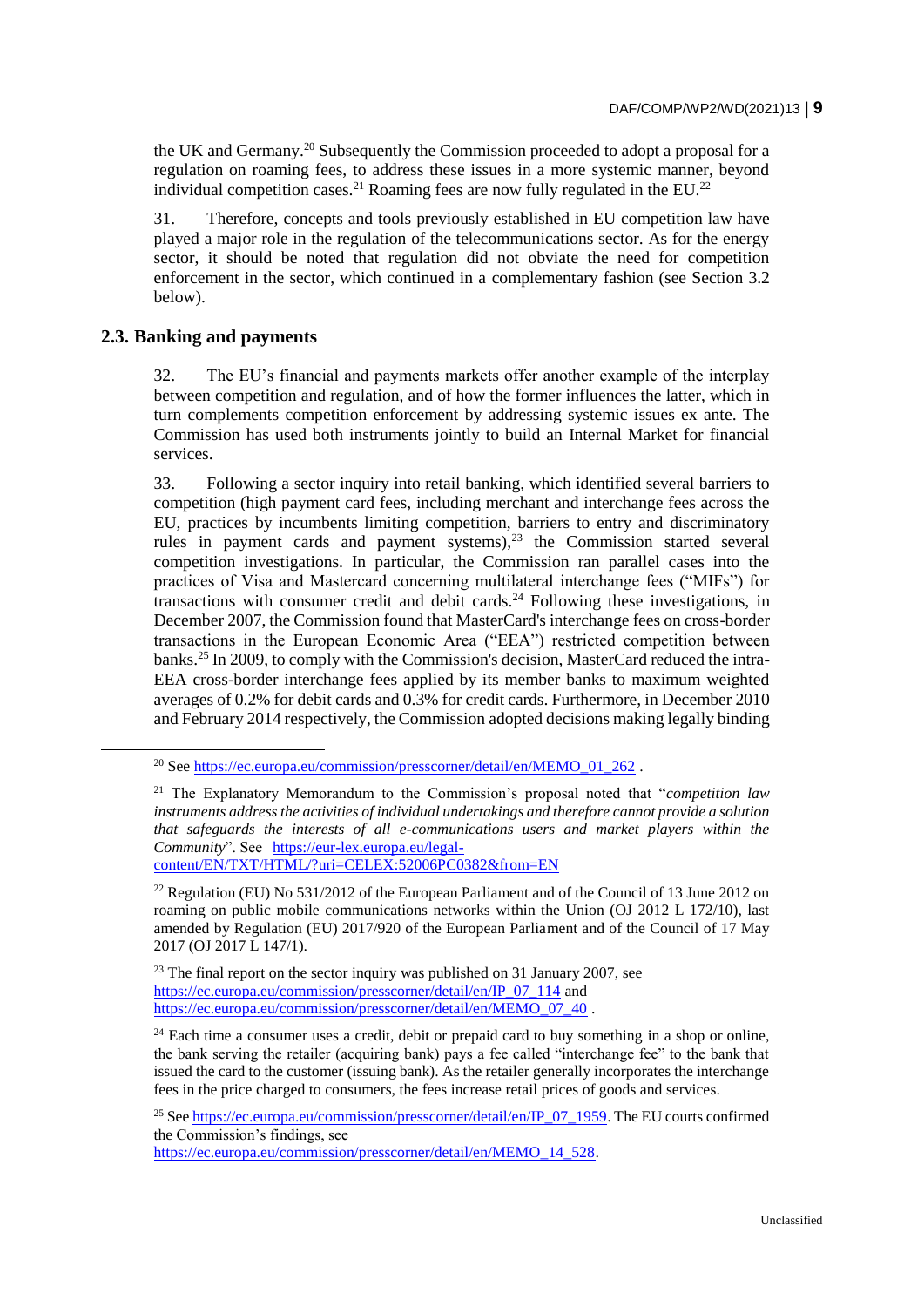commitments offered by Visa Europe (the former Visa scheme association of banks in Europe) to cap at the same levels (0.2% and 0.3%) the interchange fees for all intra-EEA debit and credit card transactions.<sup>26</sup>

34. These cases capped MIFs for the individual payment schemes that were subject to the Commission's investigations. However, this competition intervention was not sufficient to address the general market fragmentation of payment card schemes and banks and provide a level playing field for all market players. The Commission therefore found that regulatory intervention could address the patchwork of solutions of individual payment schemes, and made the proposal for the interchange fees regulation, which aimed at generally addressing the widely varying and excessive hidden interchange fees, going beyond competition enforcement in specific cases.<sup>27</sup> The regulation was adopted by the European Parliament and the Council in April 2015.<sup>28</sup>

35. The interchange fee regulation set caps, as of December 2015, for interchange fees for cards issued and used in Europe of maximum of 0.2% for debit cards and 0.3% for credit cards. Furthermore, the regulation imposed transparency obligations on banks and retailers to improve the functioning of payment markets for all cards. Finally, the regulation introduced other provisions to enhance competition and remove practices that created market barriers. For instance, the regulation established a prohibition of territorial restrictions in licenses, $29$  freedom of choice of payment brand or payment application by merchants and consumers, and the separation of payment schemes and processing entities.<sup>30</sup>

36. The interchange fee regulation therefore clearly illustrates the reciprocal interplay between competition and regulation in the EU. Competition enforcement detected

<sup>27</sup> See [https://eur-lex.europa.eu/legal-](https://eur-lex.europa.eu/legal-content/EN/TXT/HTML/?uri=CELEX:52013PC0550&from=EN)

<sup>28</sup> https://eur-lex.europa.eu/legal-content/EN/TXT/PDF/?uri=OJ:JOL 2015 123 R 0001&rid=1

<sup>29</sup> I.e., companies that are licensed to issue cards or acquire card transactions cannot be subject to territorial restrictions and are allowed to extend their activities to the whole of the European Union.

<sup>30</sup> Processing refers to the communication and IT process needed to make a card payment. Card schemes often have their own subsidiary for the processing of payment transactions but there are many other independent companies that provide processing services. The Regulation requires independence between card schemes and their processing entities. This prevents card schemes from favouring their subsidiaries over competing processing entities and from bundling the services of their processing entity with other services that the card schemes offers. The purpose of this part of the Regulation was to make the processing market more competitive and to enable banks and retailers to choose the best processor for their card transactions.

<sup>&</sup>lt;sup>26</sup> See [https://ec.europa.eu/commission/presscorner/detail/en/IP\\_10\\_1684](https://ec.europa.eu/commission/presscorner/detail/en/IP_10_1684) (debit cards) and [https://ec.europa.eu/commission/presscorner/detail/en/IP\\_14\\_197](https://ec.europa.eu/commission/presscorner/detail/en/IP_14_197) (credit cards).

[content/EN/TXT/HTML/?uri=CELEX:52013PC0550&from=EN.](https://eur-lex.europa.eu/legal-content/EN/TXT/HTML/?uri=CELEX:52013PC0550&from=EN) The explanatory memorandum to the proposal notes that "*[i]n spite of the General Court judgement confirming the Commission's assessment that MIFs as applied within the MasterCard system restricted competition and did not*  lead to efficiencies outweighing their harm to merchants and consumers, international and national *card schemes operating in the EU currently do not seem willing pro-actively to adjust their practices to comply with the European and national competition rules. Although National Competition Authorities, in close cooperation with the Commission, are addressing this situation, competition enforcement according to different timelines and procedures may not lead to sufficiently comprehensive and timely results to unlock the market integration and innovation that are necessary to ensure the competitiveness of the European payments market at a global level. Taking into account the EU competition rules and the Commission's experience in competition cases in payments, the present proposal therefore aims at providing legal clarity to ensure effective integration and competition, thereby improving economic welfare for all relevant stakeholders and in particular consumers*".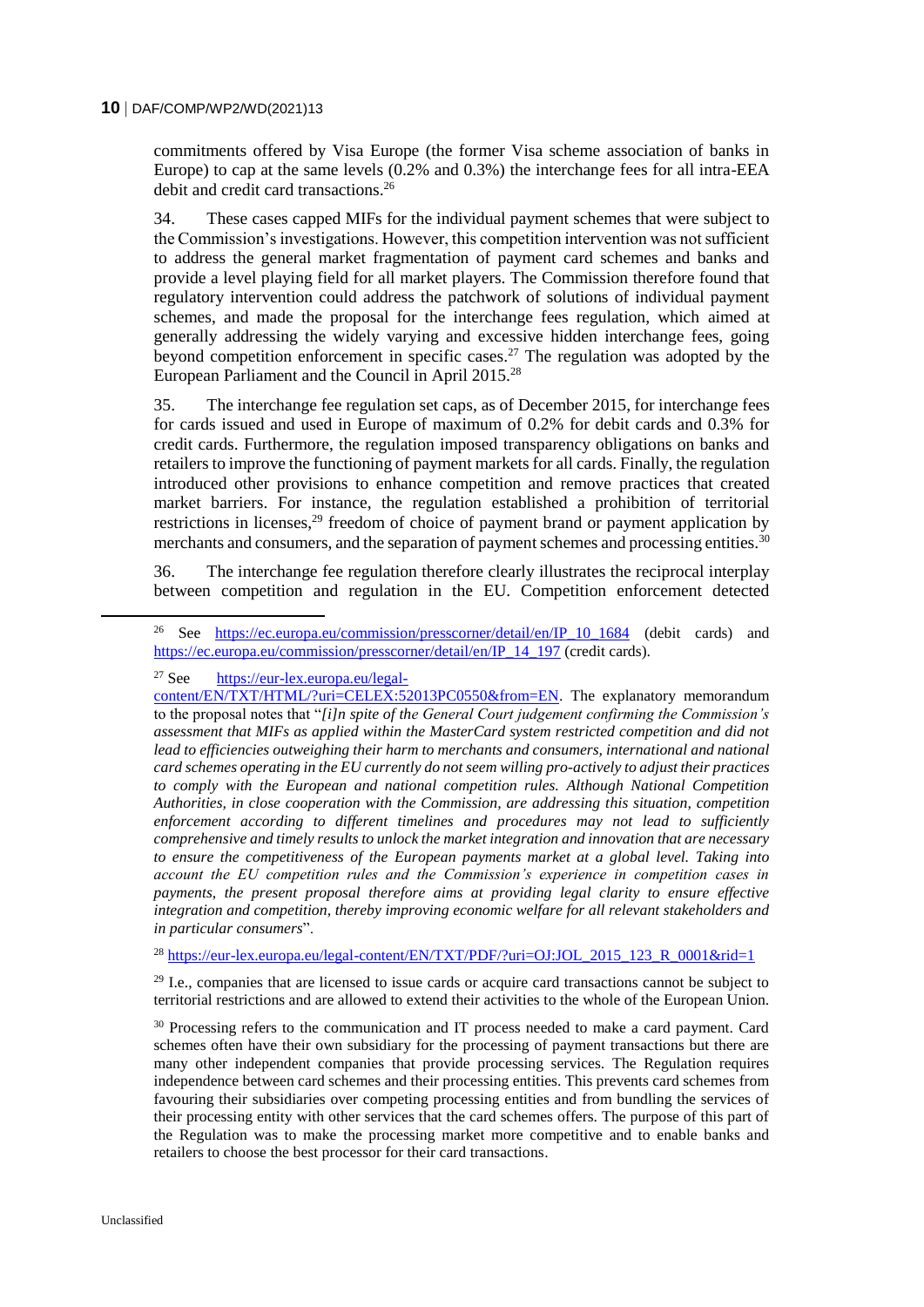problems and tackled them through individual cases. Beyond these discrete interventions, once it was established that the issue at stake was systemic and widespread, the Commission decided to introduce ex ante regulation, which drew from the learnings of the competition cases.<sup>31</sup> For instance, the caps to MIFs introduced in the regulation were the same as those imposed on Visa and Mastercard in the respective antitrust investigations.<sup>32</sup>

37. Finally, it should be noted that the introduction of the interchange fees regulation, while systematically addressing certain issues on payments, has not entirely precluded competition enforcement in the field. As will be explained in section 3.2 below, the Commission has in fact continued using its competition powers to address other issues that were not addressed by the regulation.

## **2.4. Digital sector**

38. The Commission has consistently applied the EU competition rules in the so-called "digital sector" over the years. The Commission has enforced both Articles 101 and 102 to tackle anticompetitive conducts in relation to a variety of services and markets, including general search, online advertising, mobile operating systems, online distribution, online marketplaces, and app stores.<sup>33</sup>

39. Notwithstanding this strong track record of competition enforcement, the digital sector offers another, more recent, illustration of the interplay between competition and regulation in the EU. In fact, the EU has introduced regulation to address certain conducts in the digital sector, to complement competition enforcement and achieve the goal of a "digital single market". This regulatory effort has been informed by competition practice and experience.

40. One example in this regard is the so-called "Geo-blocking Regulation".<sup>34</sup> The Geo-Blocking Regulation addresses the problem of customers not being able to buy goods and services from traders located in a different Member State for reasons related to their

[https://ec.europa.eu/competition/publications/cpb/2015/003\\_en.pdf](https://ec.europa.eu/competition/publications/cpb/2015/003_en.pdf) .

32 "*The proposed cap is 0.2% and 0.3% per transaction for consumer debit and credit cards, respectively. In the framework of competition commitments, Visa Europe, MasterCard and Groupement des Cartes Bancaires have already accepted equivalent caps. Fees at these levels have been in place since 2009 in some cases and they have not threatened anyone's viability*", see the factsheet explaining the Commission proposal.

<sup>31</sup> The factsheet explaining the Commission proposal explains that "*[t]he proposal builds on 20 years of experience in competition cases*", see

[https://ec.europa.eu/competition/publications/factsheet\\_interchange\\_fees\\_en.pdf.](https://ec.europa.eu/competition/publications/factsheet_interchange_fees_en.pdf) The Competition Policy Brief accompanying the adoption of the regulation also noted that "*By its nature, competition enforcement is backward-looking. It can punish past behaviour, but it cannot establish rules for the future. Moreover, enforcers cannot address all companies at once, but must target specific companies or groups of companies […] Despite competition enforcement and national regulation the European cards market has remained fragmented and interchange fees vary widely. So the Commission concluded that competition enforcement by itself would not create an EU-wide level playing field. Only regulation would enable the EU payments industry to move together from the old anti-competitive system to a new system that minimises the fragmentation between Member States, promotes competition and innovation, and allows consumers and merchants to benefit from the efficiencies created by card payments*". See

<sup>33</sup> See, *inter alia*, Commission decisions of 27 June 2017, *Google Search (Shopping)*, case COMP AT.39740; of 18 July 2018, *Google Android*, case COMP AT.40099; of 20 March 2019, *Google Search (AdSense)*, case AT. 40411.

<sup>&</sup>lt;sup>34</sup> https://eur<u>-lex.europa.eu/legal-content/EN/TXT/HTML/?uri=CELEX:32018R0302&from=EN</u>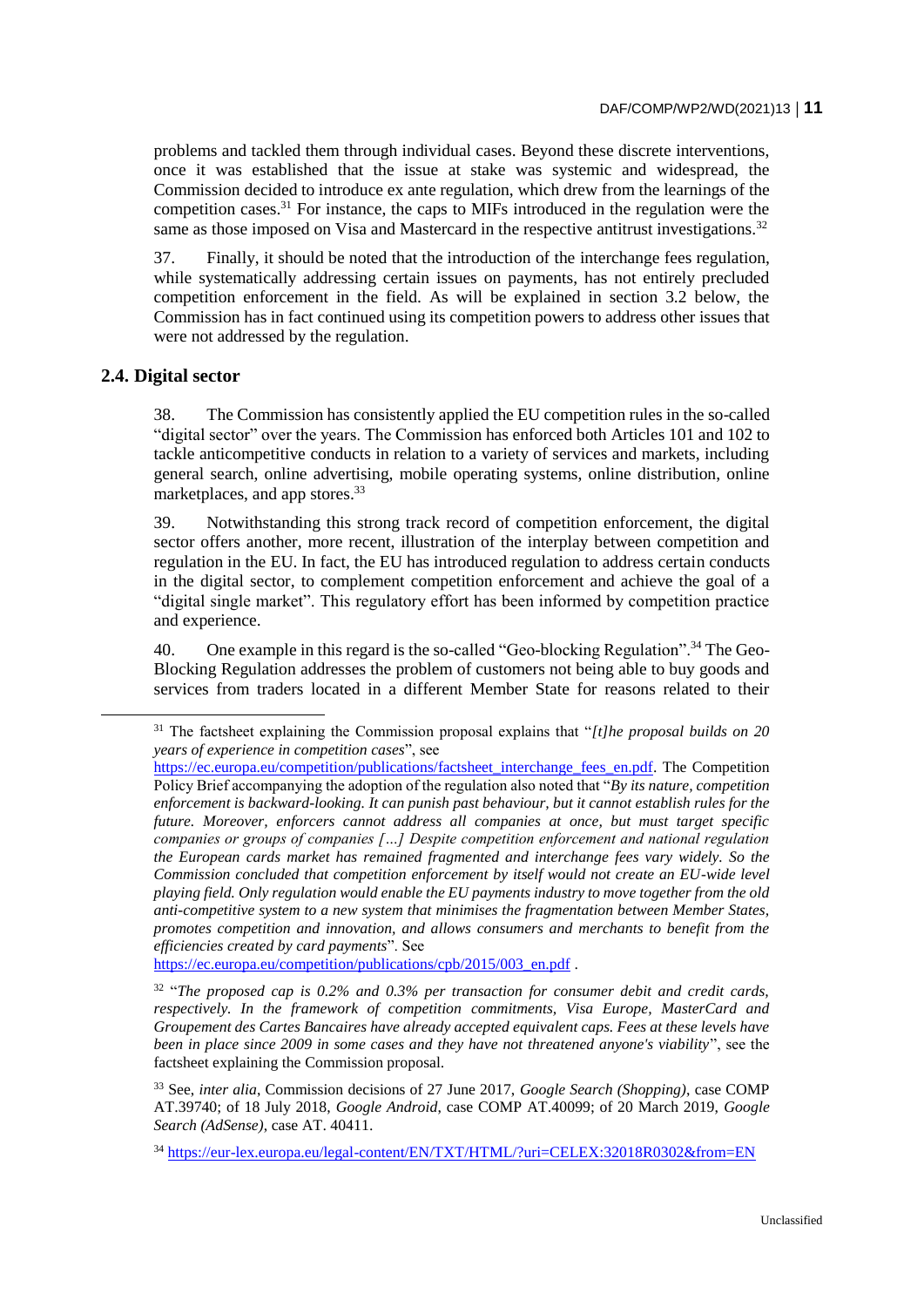nationality, place of residence or place of establishment. The Regulation prohibits unjustified geo-blocking and other geographically-based restrictions which undermine physical and online shopping and cross-border sales by limiting the possibility for consumers and businesses to benefit from the advantages of online commerce.<sup>35</sup> Specifically, the regulation applies to physical and digital business-to-consumer transactions of a cross-border nature, in a wide range of sectors: sale of goods, travel agencies, tourism, tour guides, leisure services, sports centres and amusement parks, services requiring travel by the recipient or the provider and services that may be provided at a distance, including via the Internet.<sup>36</sup> The Regulation prohibits discrimination against consumers and, in limited cases, against businesses, based on their nationality, place of residence or establishment when they buy goods or services.

41. The Regulation imposes obligations to allow customers from other EU countries to buy goods under the same terms as local customers and prohibits requirements like a local place of residence, local bank account or payment methods, and online redirection or IP address blocking. To that end, the Geo-Blocking Regulation prohibits certain forms of discrimination of consumers (e.g., prohibition against denying a consumer access to websites or apps based on their IP address or other factors connected to the customer's nationality or geographical location, requirement of customer consent for rerouting to country-specific websites, no discrimination during payment). The Regulation however does not oblige online traders to deliver goods or services in other countries.

42. The Geo-Blocking Regulation therefore complements competition law by addressing ex ante certain unjustified unilateral conducts by online businesses, which limit cross-border trade through discriminatory conducts and which would fall outside the scope of Article 102 TFEU in the absence of dominance.<sup>37</sup>

43. In addition, while the Geo-blocking Regulation covers unilateral conducts, Article 6 of the Regulation makes specific reference to agreements restricting active and passive sales within the meaning of VBER.<sup>38</sup> In particular, Article  $6(2)$  of the Regulation specifically addresses vertical contractual agreements that impose on traders passive sale restrictions. Those agreements, insofar as they impose conditions that contradict the other prohibitions laid down in the Regulation, are considered void without the need to proceed with an assessment pursuant to EU competition law.<sup>39</sup> This is because, as explained in

<sup>37</sup> EU competition law does not prevent a non-dominant online retailer from unilaterally choosing not to sell/deliver goods in a specific Member State.

<sup>38</sup>The Geo-Blocking Regulation does not contain a definition of active and passive sales and refers back to EU competition law for such concepts.

<sup>&</sup>lt;sup>35</sup> Geo-blocking refers to business practices, whereby retailers and service providers prevent online shoppers from purchasing consumer goods or accessing digital content services because of the shopper's location or country of residence.

<sup>&</sup>lt;sup>36</sup> Audio-visual Content is excluded from the scope of the Geo-blocking Regulation (Recital 8). The provision of (non-audio-visual) copyright protected content services (such as e-books, online music, software and videogames) is not subject to the Regulation's prohibition of applying different general conditions of access on the basis of a customer's nationality, residence or establishment, including the refusal to provide such services to customers from other Member States in the specific cases listed in Article 4. These services, moreover, remain subject to all other than Article 4 provisions of the Geo-blocking Regulation, including the prohibition to block or limit access to online interfaces on the basis of the customer's nationality, residence or establishment of the customer.

 $39$  Article 6(1) of the Geo-blocking Regulation specifies that it is without prejudice to the application of competition rules to all forms of active sales and those forms of passive sales that concern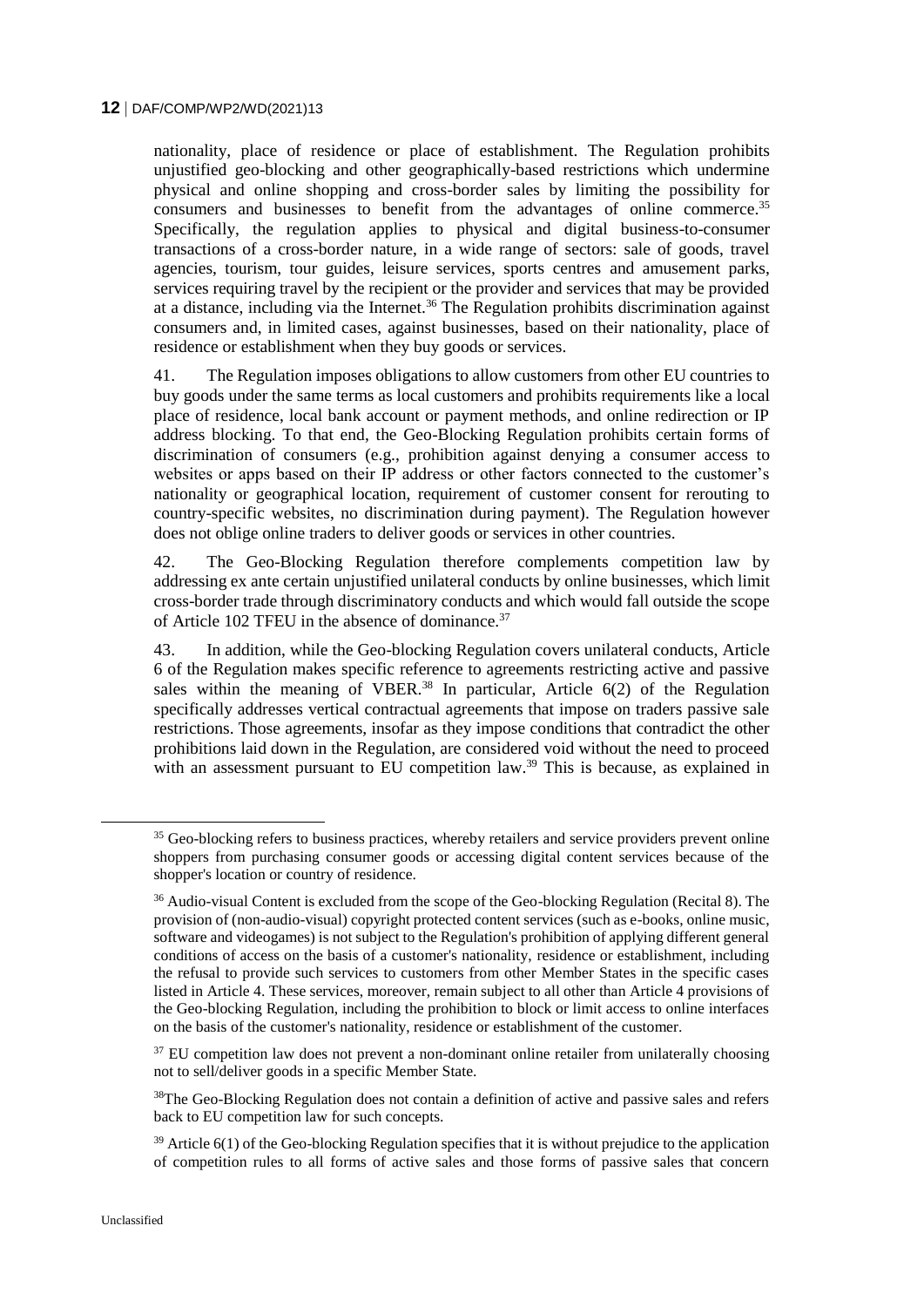recital 34 of the Geo-blocking Regulation, while agreements imposing obligations on traders not to engage in passive sales are generally considered to restrict competition and cannot normally be exempted from the prohibition laid down in Article 101(1) TFEU, where such an exemption applies, or where contractual restrictions are not covered by Article 101 TFEU, there is a risk that they could be used to circumvent the provisions of the Geo-blocking Regulation.

44. The Geo-Blocking Regulation is an internal market regulation that is without prejudice to competition law. Its Article 6 is based on a traditional EU competition law concept, namely that of passive sales restrictions. By prohibiting passive sales restrictions, the Regulation trumps in this respect EU competition law enforcement – only with respect to the specific situations covered by the Regulation. The Regulation is also another example of competition enforcement detecting an issue and informing regulation. The Commission had identified geo-blocking issues within its  $2015 - 2017$  e-commerce sector inquiry.<sup>40</sup> Those findings led to the adoption of general ex ante rules to tackle these conducts, which hinder the completion of the digital single market.

45. The most recent example of the interplay of competition and regulation in the digital sector is the Commission's proposal for a Digital Markets Act ("DMA") of 15 December 2020.<sup>41</sup> The DMA is the outcome of a broad policy reflection within the EU on the need to tackle issues of fairness and contestability in digital markets.<sup>42</sup>

46. The DMA does so by introducing rules applicable to certain "core platform services" in the digital sector, including search engines, social networks, online intermediation (i.e., app stores and marketplaces).<sup>43</sup> Undertakings that provide these core services and that are identified as "digital gatekeepers" need to comply with a set of obligations and prohibitions established in the DMA. Digital gatekeepers will be identified based on certain quantitative criteria,<sup>44</sup> or following a qualitative assessment, carried out through an investigation by the Commission.

 $43$  Article 2(1) of the DMA proposal contains the full list of "core platform services".

transactions falling outside the scope of the prohibitions laid down in the Geo-blocking Regulation (in Articles 3, 4 and 5 specifically).

See [https://ec.europa.eu/competition/antitrust/sector\\_inquiries\\_e\\_commerce.html.](https://ec.europa.eu/competition/antitrust/sector_inquiries_e_commerce.html) In March 2016, the Commission published initial findings on geo-blocking in an issues paper on the topic. One of the key findings of the sector inquiry was that almost 60% of digital content providers who participated in the inquiry had contractually agreed with right holders to "geo-block" goods or content.

<sup>41</sup> Commission Proposal for a Regulation of the European Parliament and the Council on contestable and fair markets in the digital sector (Digital Markets Act), COM(2020) 842 final, [https://eur](https://eur-lex.europa.eu/legal-content/EN/TXT/HTML/?uri=CELEX:52020PC0842&from=EN)[lex.europa.eu/legal-content/EN/TXT/HTML/?uri=CELEX:52020PC0842&from=EN](https://eur-lex.europa.eu/legal-content/EN/TXT/HTML/?uri=CELEX:52020PC0842&from=EN)

 $42$  Policy reflections on how to address the issues of digital markets have also taken place in some of the EU's major trading partners (US, Japan, the UK, Australia and China). These reflections include calls for a new regulatory framework for platforms with "significant and durable market power" (US House of Representatives Majority Staff report), "substantial market power" (Australian ACCC report), "strategic market status" (UK Furman report) and "bottleneck power" (US Stigler Center report).

<sup>44</sup> Specifically, three quantitative thresholds serve as presumptive indicators of three features that qualify a gatekeeper: (i) A significant impact on the internal market - The presumption kicks in at an annual turnover in the EEA at  $66.5$  billion or a market capitalisation/fair market value of  $665$ billion. In order to be a "European" gatekeeper, the presumption also requires offering the core services also in at least three Member States. (ii) Important gateway for business users - A provider of core platform services is presumed to be an important gateway where it has more than 45 million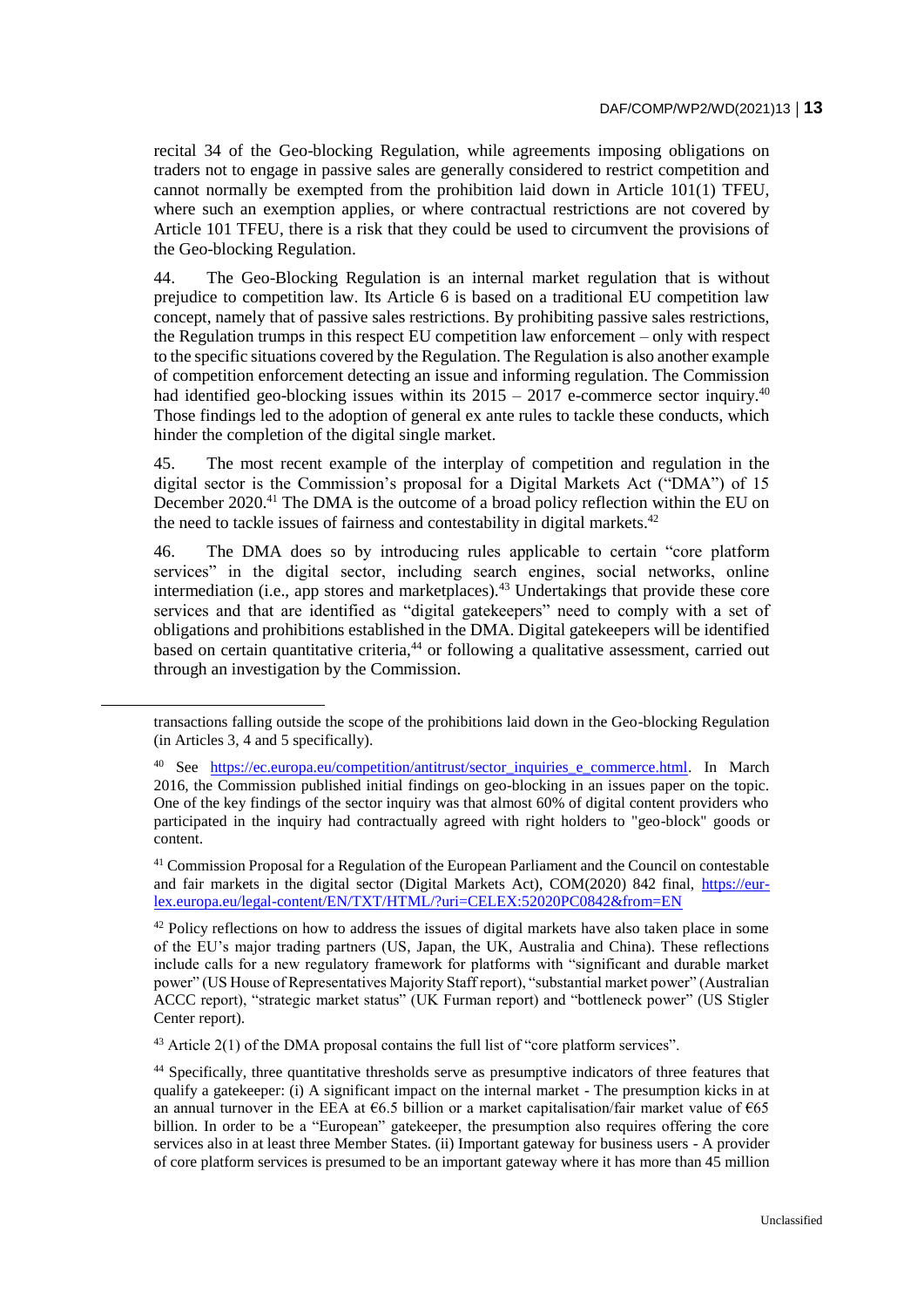47. The purpose of the DMA's obligations and prohibitions is to tackle in a clear-cut and upfront manner the practices by gatekeeper platforms that are considered to be recurrent and systemically harmful. In particular, the DMA focuses on (i) gatekeeper conduct that limits contestability on certain markets, by impeding competition on a platform or between platforms; and (ii) gatekeeper conduct that negatively affects business users.

48. The DMA proposal imposes two types of obligations on a core platform service provider designated as gatekeeper. On the one hand, Article 5 includes obligations for which there is no doubt for a gatekeeper how to implement. For instance, Article 5(b) prohibits parity clauses, i.e. business users cannot be prevented from offering their product at a different price through another intermediation service; Article 5(c) imposes an antisteering rule that prohibits the gatekeeper from not allowing business users to conclude contracts outside of the gatekeeper's platform. On the other hand, Article 6 includes obligations whose implementation may need to be tailored to the specific situation of the particular gatekeeper. Examples of such obligations include the prohibition of preferential ranking of downstream products; and various data-related and interoperability obligations. Gatekeepers will have the possibility to ask the Commission for an "implementation dialogue", for example about the format of the data and the way of transmitting it.

49. While the DMA is an internal market tool aimed at the harmonisation of the rules throughout the EU, similar to the regulation of specific sectors, such as telecommunications, energy or finance, the Commission's competition law experience, and that of other competition authorities around the world, influenced the DMA. This is the case both as regards the content of some of the obligations and the powers that the Commission will have to monitor and enforce the DMA (such as requests for information or inspections). However, the DMA also contains obligations on unfair practices that cannot be tackled under competition law. Moreover, the DMA is complementary to the EU competition rules and those of the Member States, which remain fully applicable.<sup>45</sup>

50. The DMA proposal is subject to the legislative process with the Council of the European Union and the European Parliament: the Union's co-legislators might therefore introduce modifications to the proposal before it eventually enters into force. Nevertheless, the DMA is another illustration of how the experience and learnings of competition enforcement can inform ex ante rules for the digital sector.

## **3. Interplay between competition enforcement and regulation**

51. The debate on the interplay between competition and regulation has not remained purely theoretical in the EU. The Commission has adopted a series of competition decisions under Article 102 TFEU in cases where the conducts under scrutiny occurred in regulated sectors, in particular in the telecommunications and the energy sectors. Some of those

end users, which are served by more than 10,000 business users. (iii) Entrenched and durable position - A gatekeeper is presumed to have an entrenched and durable position if has been an important gateway for at least 3 years (i.e., it has met the thresholds in terms of end users and business users in the last 3 years).

<sup>45</sup> Article 1(6) of the DMA proposal states that "*This Regulation is without prejudice to the application of Articles 101 and 102 TFEU and of national rules prohibiting anticompetitive agreements, decisions by associations of undertakings, concerted practices and abuses of dominant positions; of Council Regulation (EC) No 139/2004 and of national rules concerning merger control; of Regulation (EU) 2019/1150 of the European Parliament and of the Council ("P2B Regulation")…*"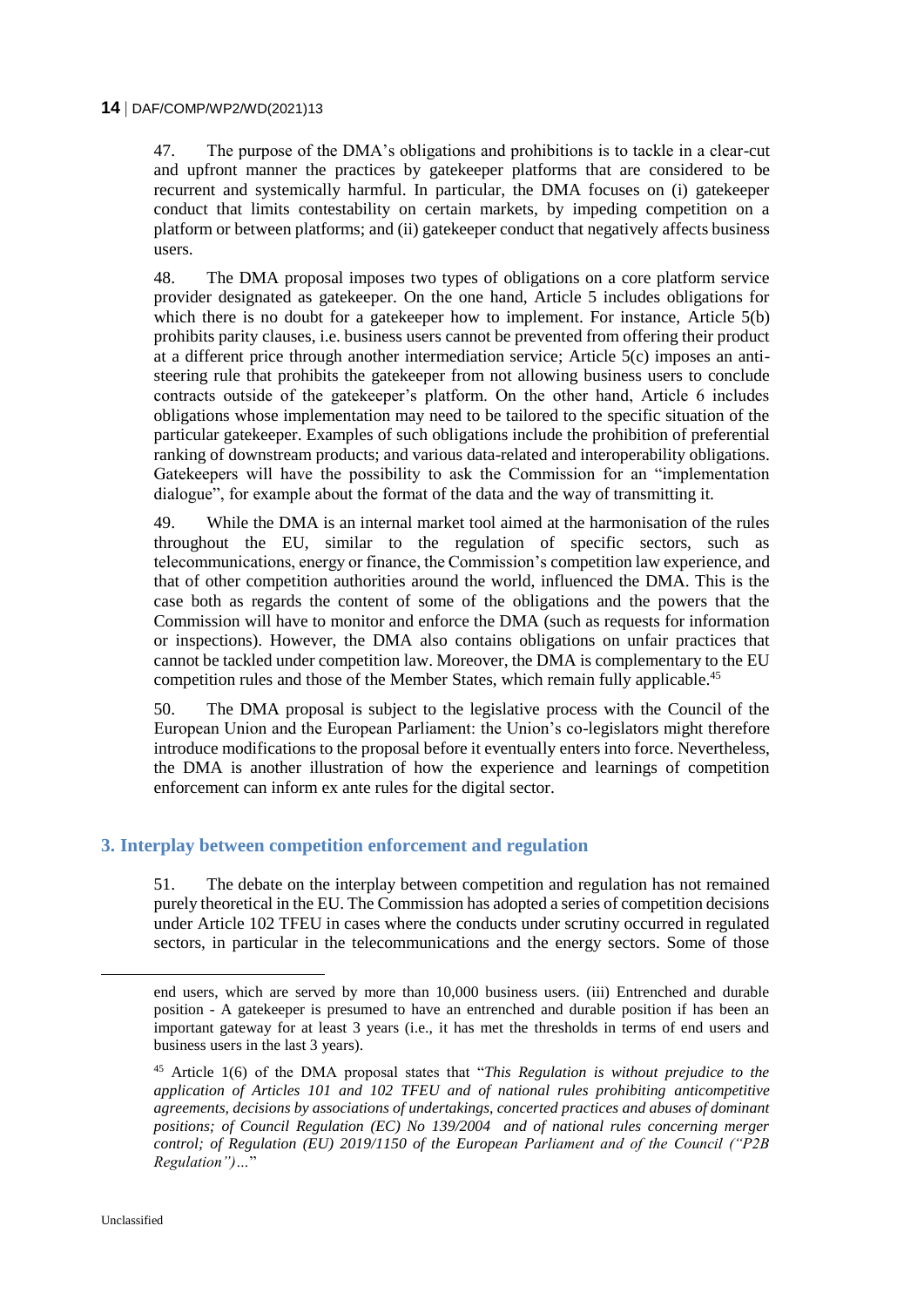decisions have been reviewed by the EU Courts. The CJEU has also issued preliminary rulings in this respect. Therefore, the basic principles on this subject can be considered as part of the "*acquis communautaire*".

52. Before discussing the specific cases, it is worth recalling the hierarchy of norms in the EU legal system: Articles 101 and 102 TFEU belong to the so-called primary law, while sector-specific regulation constitutes so-called secondary law. Consequently, EU competition law has generally priority over EU regulatory measures (exceptions have to be provided for by primary law itself). Furthermore, as regards national regulatory measures, EU law takes precedence over national law, pursuant to the principle of primacy of EU law.<sup>46</sup> The case law discussed below has to be read with this framework in mind.

53. Two distinct situations can arise, where the EU competition rules apply in a regulated sector. In the first case, a certain conduct may already be subject to regulation. This nevertheless does not necessarily prevent a competition infringement to arise. This scenario could potentially result in the parallel application of competition law and regulatory tools to the same conduct and raise questions of "*ne bis in idem*". In the second case, competition enforcement may intervene to address a conduct that is not caught by regulation, i.e. a regulatory gap, or when regulation did not go as far as necessary to prevent problems on the market.

54. The first section below explains the limits to the simultaneous application of competition law and regulatory tools to the same conduct at the EU level. The second section provides concrete examples of cases where the Commission intervened in a regulated sector, tackling a conduct already subject to regulation or addressing a gap in regulation.

## **3.1. The principle of** *ne bis in idem* **as a potential limit to the simultaneous application of competition law and regulation**

55. The CJEU has consistently held that the *ne bis in idem* principle is a general principle of EU law that must be observed in all proceedings, including those for the imposition of fines pursuant to EU competition law. This principle precludes an undertaking being found liable or proceedings being brought against it afresh regarding anticompetitive conduct for which it has been penalised or declared not liable by an earlier decision that can no longer be challenged.<sup>47</sup>

56. The *ne bis in idem* principle is expressed in Article 50 of the Charter of Fundamental Rights of the European Union:<sup>48</sup> "*No one shall be liable to be tried or punished again in criminal proceedings for an offence for which he or she has already been finally acquitted or convicted within the Union in accordance with the law.*"

57. In competition law cases, the CJEU has held that the application of this principle is subject to the following three conditions: first, the facts in the two cases must be the same,

<sup>46</sup> Court of Justice, 15 July 1964, case 6/64, *Flaminio Costa v. E.N.E.L.*, ECLI:EU:C:1964:66. With specific reference to EU competition law, the Court of Justice stated that (current) Article 101 TFEU, read in conjunction with (current) Article 4(3) TEU, requires Member States not to introduce or maintain in force measures, even of a legislative or regulatory nature, which may render ineffective the competition rules applicable to undertakings (19 February 2002, case C-35/99, *Arduino*, ECLI:EU:C:2002:97, para. 34).

<sup>47</sup> Case C-17/10, *Toshiba Corporation and Others*, EU:C:2012:72, paragraph 94 and the case-law cited.

<sup>48</sup> OJ C 326, 26.10.2012, p. 391–407.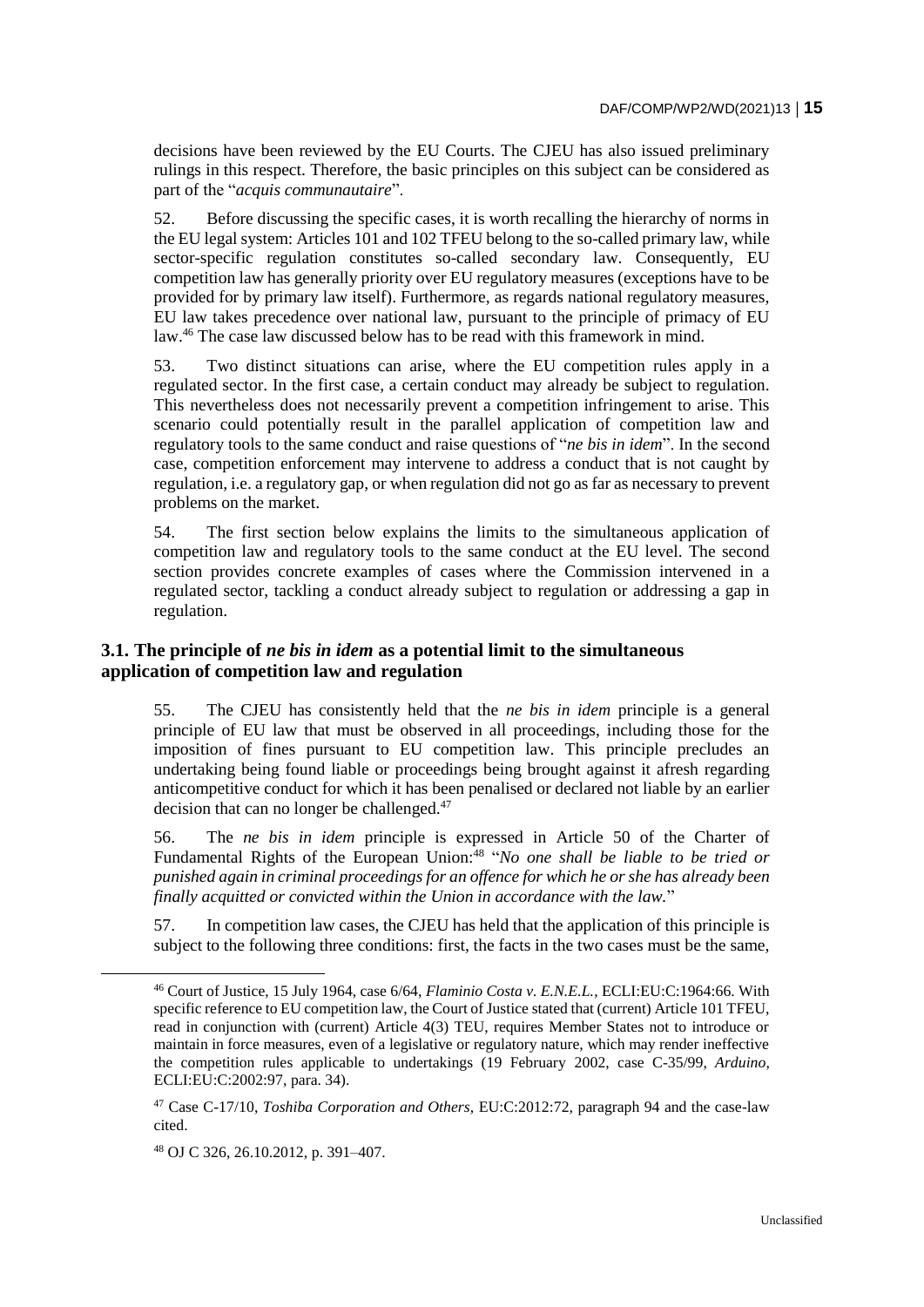second, the offender must be the same, and third, the legal interest protected must be the same.<sup>49</sup>

58. As already explained, the enforcement of competition law often overlaps with enforcement by other administrative authorities or courts, in particular because it may cover markets for which (national) sector-specific regulatory authorities have complementary enforcement powers, for instance in the field of telecommunications, banking and securities, postal services, energy, transport, consumer protection, data protection, etc. The sector-specific authorities often exercise ex ante control, whereas competition authorities exercise ex post control.

59. The third condition for the application of the *ne bis in idem* principle in EU competition law (the unity of the protected legal interest) safeguards the competence of the Commission or of the national competition authorities to apply the EU competition rules in situations where another regulatory body or court in any Member State enforcing rules with a complementary purpose, takes a prior decision covering the same facts and offender.

60. The origin of the application of the *ne bis in idem* principle in the field of EU competition can be traced back to the case *Walt Wilhelm and Others*. <sup>50</sup> In that case, the CJEU was asked whether a national competition authority could pursue the infringement of competition law while the examination of that conduct was pending before the Commission. The Court accepted that such a possibility was indeed open to the national competition authority given that national competition law and EU competition law consider anticompetitive behaviour from *different points of view.* Thus, the Court effectively rejected the applicability of the *ne bis in idem* principle in such a context.<sup>51</sup>

61. In Bpost,<sup>52</sup> the CJEU is consulted for the first time on the application of the *ne bis in idem* principle in the specific scenario of competition law enforcement and an intervention by a national regulatory authority. The proceedings in this case are ongoing, and the Advocate General's Opinion is expected in June 2021.

62. The context of the dispute concerns two separate proceedings against Bpost, Belgium's postal operator, for the imposition of two administrative penalties, one by the national regulatory authority for postal services in Belgium ("IBPT") and a second by the Belgian Competition Authority.

63. On 20 July 2011, the IBPT took the view that Bpost's new pricing model was discriminatory and ordered Bpost to pay a fine for breach of the non-discrimination

<sup>49</sup> Joined Cases C-204/00 P, C-205/00 P, C-211/00 P, C-213/00 P, C-217/00 P and C-219/00 P, *Aalborg Portland and Others v Commission*, EU:C:2004:6, paragraph 338.

<sup>50</sup> Case 14/68, judgment of the Court of 13 February 1969, EU: C: 1969: 4.

<sup>51</sup> The Court has also examined the applicability of the *ne bis in idem principle* where the same anticompetitive conduct is prosecuted or punished both within and outside the European Union. See, for example, Case C-289/04 P, Showa Denko, EU: C: 2006: 431, paras 52-56; and Case C-308/04 P, SGL Carbon, EU: C: 2006: 433, paras 29 and 31. For arguments as to why the *ne bis in idem* principle cannot in any event apply where the duplication of proceedings takes place in different territories unless an international agreement provides that that principle must apply, see Opinion of Advocate General Tizzano in Case C-397/03 P, Archer Daniels Midland and Archer Daniels Midland Ingredients, EU: C: 2005: 363, paras 94-99.

 $52$  Case C-117/20, bpost SA v Autorité belge de la concurrence, request for a preliminary ruling from the Cour d'appel de Bruxelles (Belgium).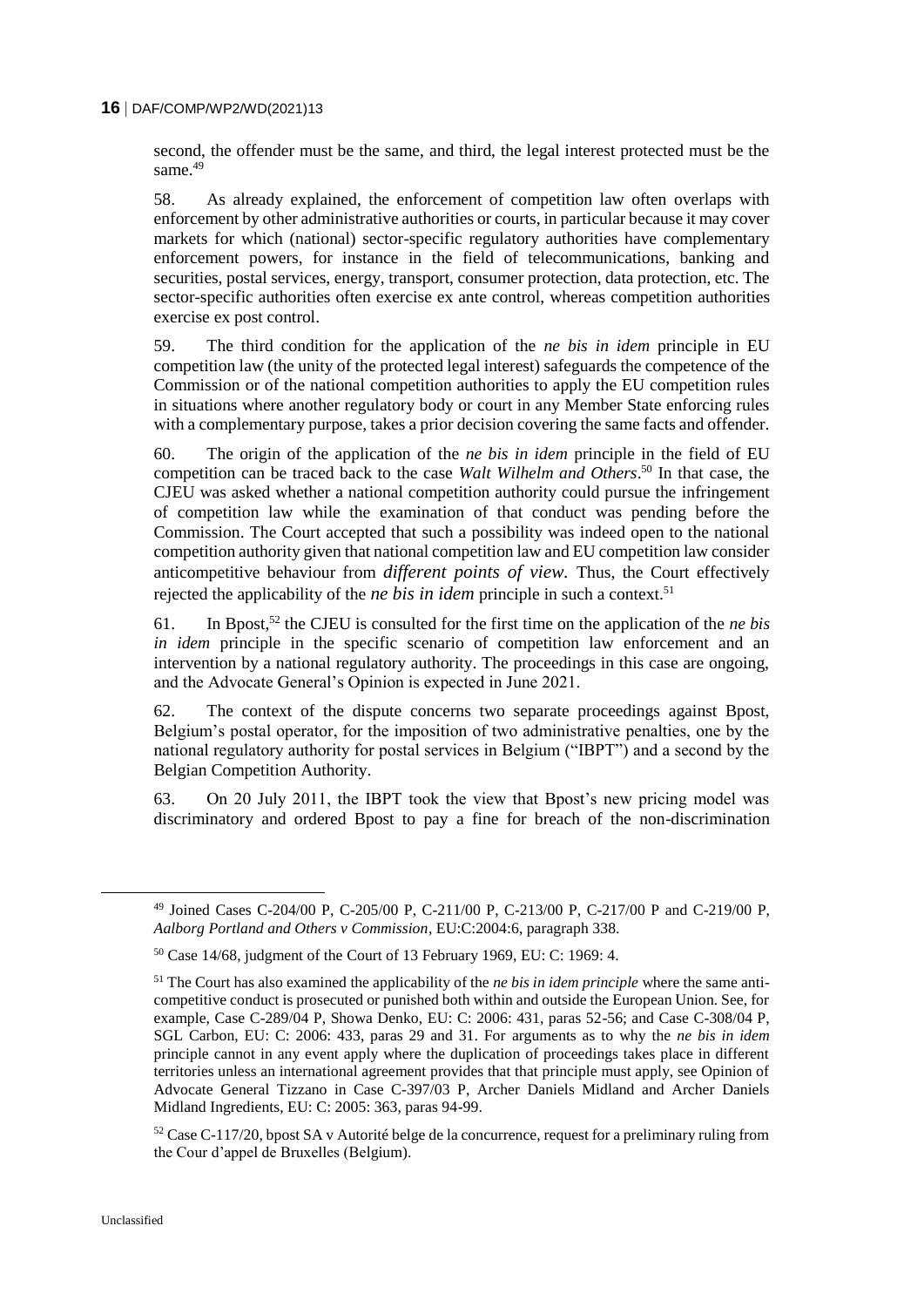obligation laid down in Belgian legislation.<sup>53</sup> That infringement consisted in the establishment by Bpost, for 2010, of a pricing system, and in particular selective rebates, based on a difference in treatment between intermediaries and direct customers. That procedure did not relate to the existence of possible anti-competitive practices.

64. On 10 December 2012, the Belgian Competition Authority found that Bpost had abused a dominant position and, therefore, infringed Article 102 TFEU and the equivalent national law provision from January 2010 to July 2011, following the adoption and implementation of its new pricing system. The Belgian Competition Authority imposed a fine on Bpost taking into account the fine previously imposed by IBPT. That procedure did not relate to the existence of possible discriminatory practices.<sup>54</sup>

65. The referring Belgian Court is asking two questions. First, the Belgian Court is asking whether it must apply the criterion of the same legal interest in order to determine whether there has been a breach of the principle *ne bis in idem* because the case at issue relates to two different infringements of different legislation applicable in two separate fields of law. Second, should the CJEU find that the criterion of the legal interest protected does not preclude the application of the *ne bis in idem* principle in this case, the Belgian Court is asking whether a limitation to the principle of *ne bis in idem* would be justified because competition legislation pursues a complementary general interest objective and does not go beyond what is appropriate and necessary in order to achieve this objective and/or in order to protect the right and freedom to conduct business of other operators on the market under Article 16 of the Charter of Fundamental Rights of the European Union.

66. The proceedings are ongoing and the judgment will provide more clarity regarding the potential limit to the parallel application of competition law and regulation in the EU. As explained below, there are at least two examples, the Telefonica and the Deutsche Telekom cases, where the EU Courts considered that an overlap between competition law and sector-specific regulations was lawful.

#### **3.2. The practice of the Commission and the Court of Justice**

 $\overline{a}$ 

#### *3.2.1. Telecommunications: the Deutsche Telekom and Telefonica cases*

67. In the telecommunication sector, the Commission has adopted two decisions in cases of abuse of dominant position that were subsequently scrutinised by the EU judicature.

68. In 2003, the Commission imposed a fine of EUR 12.6 million on the German telecommunication company, Deutsche Telekom (DT) for abusing its dominant position by way of margin squeeze.<sup>55</sup> DT was found to be dominant in the provision of both

<sup>53</sup> Articles 144a and 144b of the Law of 21 March 1991 reforming certain economic public undertakings.

<sup>54</sup> Bpost lodged separate appeals against both decisions to the Cour d'appel of Brussels. By judgement of that Cour d'appel of 10 March 2016, the IBPT's decision was annulled. The IBPT did not appeal that judgment. On 10 November 2016, the Cour d'appel also annulled the BCA's decision. It held that the ne bis in idem principle was violated, as the facts on which the BCA based its fine were the same for which bpost was acquitted in the case relating to the IBPT's decision. The BCA appealed that judgment before the Cour de Cassation. On 22 November 2018, the Cour de Cassation annulled the contested judgment and referred the case back to the Cour d'appel for a new examination.

<sup>55</sup> Commission Decision of 14 October 2003, *Deutsche Telekom AG*, Case COMP/C-1/37.451, 37.578, 37.579, in [2003] OJ L263/9.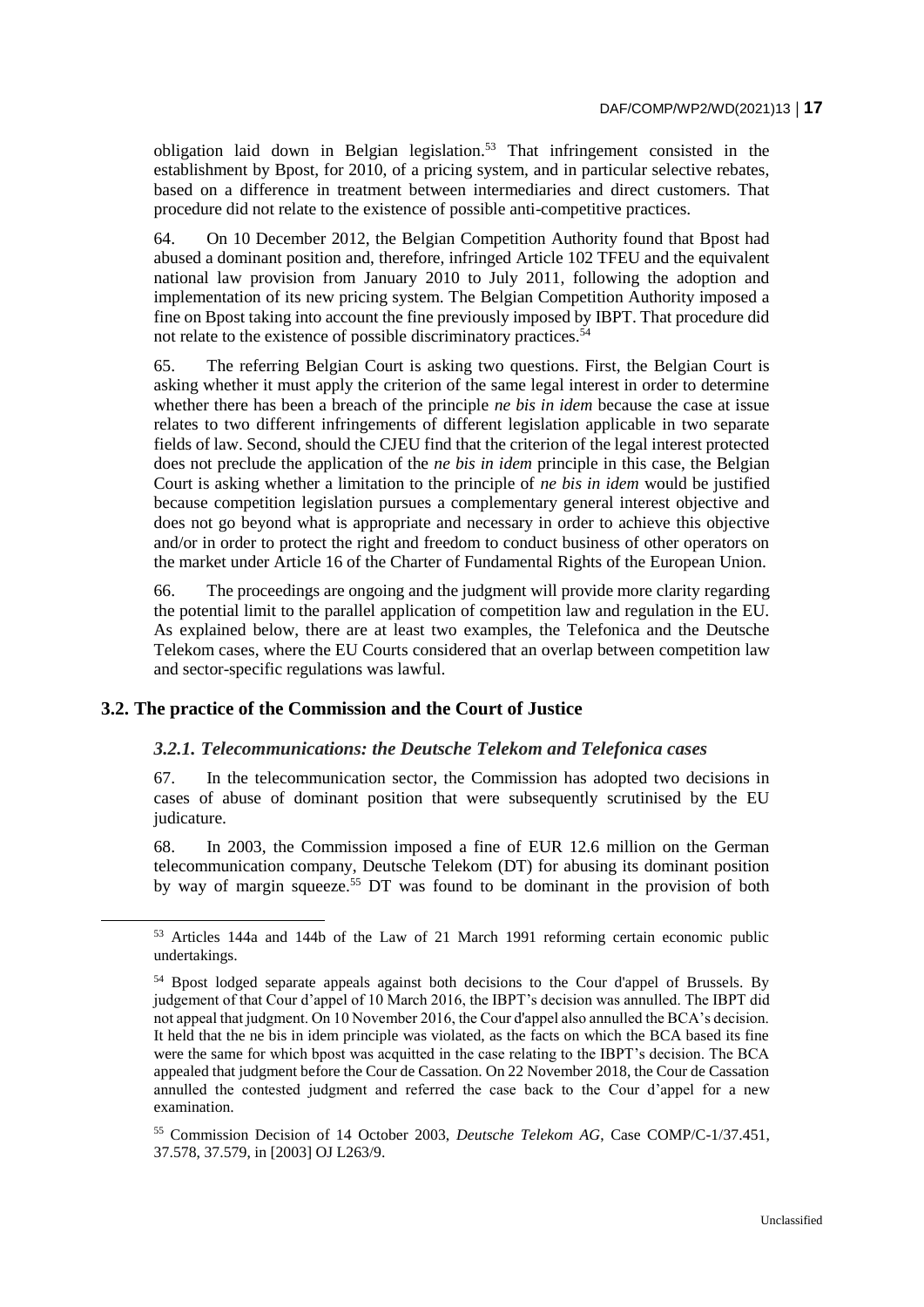wholesale fixed telephony network access and in the downstream market for the provision of retail services to end customers.

69. Both during the administrative proceedings and in the subsequent appeal, DT argued that its wholesale access prices had been set by the German telecommunications regulatory authority. DT maintained that the company had no discretion in setting its prices: under the German regulatory regime, the NRA established a "price-cap" for local loop interconnection rates. Starting from the cost-orientation principle, the incumbent had a margin to fix the price only within the threshold of that price cap. Therefore, the Commission should not have intervened to assess whether this "margin" was infringing (current) Article 102 TFEU, because the price cap had been set by the regulator and consequently DT's pricing policy could not be considered abusive.

70. In its decision, the Commission acknowledged that for the provision of network access and related services, DT was subject to sector-specific regulation under EU law and the national implementing measures. However, it recalled that the EU judicature had consistently held that the competition rules may apply where the sector-specific legislation does not preclude the undertakings it governs from engaging in autonomous conduct that prevents, restricts or distorts competition. In the specific case, the decision concerned abuse by DT in the form of a margin squeeze generated by a disproportion between wholesale charges and retail charges for access to the local network. The charges in both cases were subject to sector-specific regulation, but DT had a commercial discretion that allowed it to restructure its tariffs so as to reduce or indeed to put an end to the margin squeeze. The margin squeeze therefore constituted the imposition of unfair selling prices within the meaning the provision of the Treaty on abuse of dominant position.<sup>56</sup>

71. On appeal, both the Court of First Instance (now General Court) and the Court of Justice upheld the decision in its entirety.<sup>57</sup> The Court of Justice, in particular, confirmed that it is only if anti-competitive conduct is required of undertakings by national legislation, or if the latter creates a legal framework which itself eliminates any possibility of competitive activity on their part, that the EU provisions on competition law do not apply. In such cases, the restriction of competition would not be attributable to the companies because EU provisions on competition law implicitly require the autonomous conduct of the undertakings. By contrast, these provisions are applicable if it is found that the national legislation leaves open the possibility of competition that may be prevented, restricted or distorted by the autonomous conduct of undertakings. Thus, if a national law merely encourages or makes it easier for undertakings to engage in autonomous anti-competitive conduct, those undertakings remain subject to EU provisions on competition law. It followed from this that the mere fact that DT was encouraged by the intervention of a national regulatory authority to maintain the pricing practices which led to the margin squeeze of competitors who were at least as efficient as the appellant could not, as such, in any way absolve DT.<sup>58</sup>

72. The Court of Justice also provided some interesting clarifications on the relation between the Commission and the national regulators. The Court confirmed that the Commission could not be bound by a decision taken by a national body pursuant to Article 82 EC (current Article 102 TFEU). Even assuming that the national regulatory authorities

<sup>56</sup> Decision of 14 October 2003, *Deutsche Telekom AG*, paras. 53-57.

<sup>57</sup> Court of First Instance, 10 April 2008, case T-271/03 Deutsche Telekom AG v. Commission, ECLI:EU:T:2008:101; Court of Justice, 14 October 2010, case C-280/08 Deutsche Telekom AG v European Commission, ECLI:EU:C:2010:603.

<sup>58</sup> Court of Justice, 14 October 2010, case C-280/08, paras. 80-84.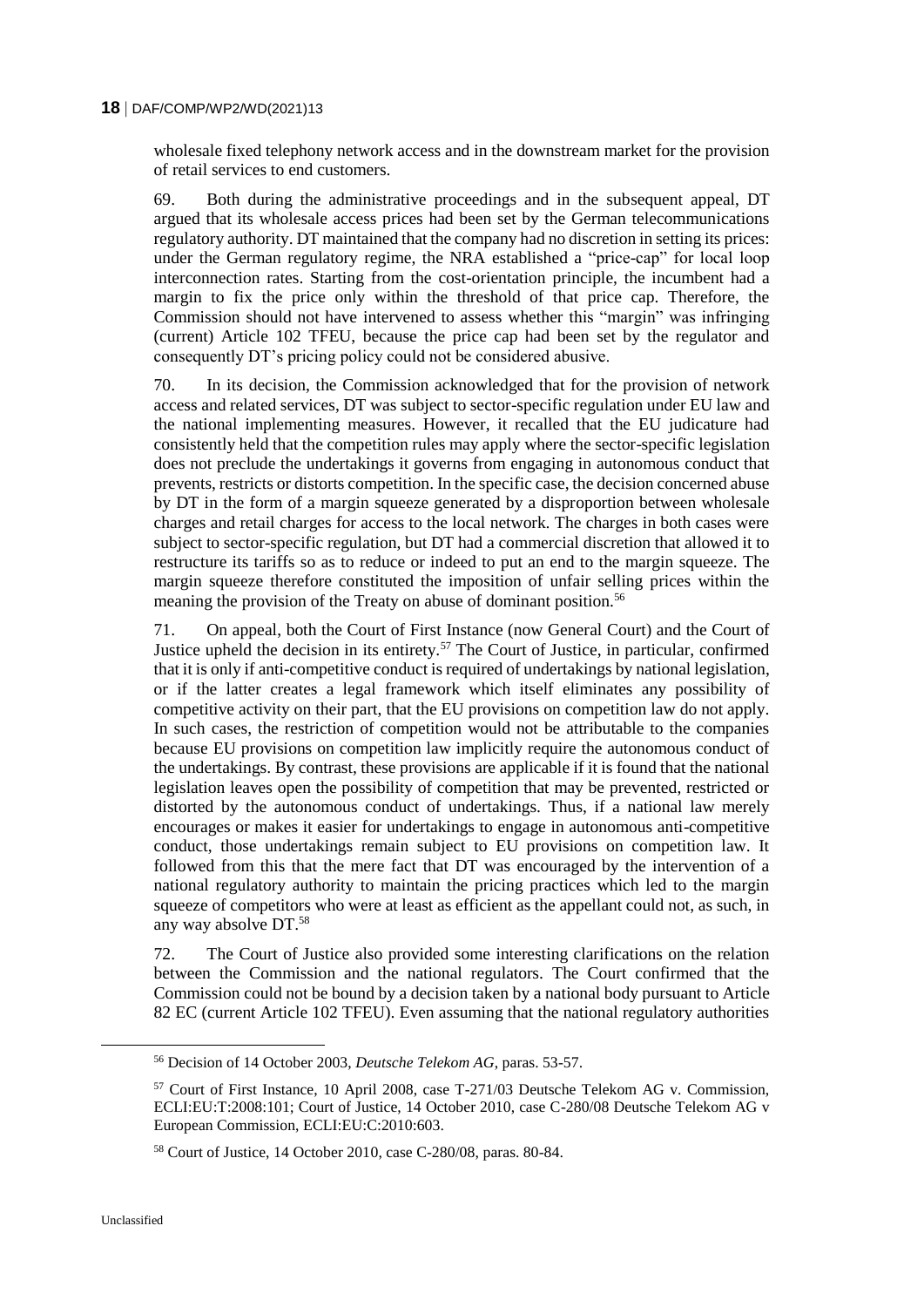might themselves have infringed Article 82 EC in conjunction with (then) Article 10 EC, and therefore that the Commission could have brought an action for failure to fulfil obligations against the Member State concerned, that circumstance would not affect the scope that DT had to adjust its retail prices and, accordingly, it was ineffective for the purpose of challenging the conclusion as to whether the infringement could be attributed to  $DT<sup>59</sup>$ 

73. Similarly irrelevant was the circumstance that the purpose of national regulation was to open the relevant markets up to competition, as national regulation did not deny the possibility for DT of engaging in autonomous conduct that was subject to competition law. The Court clarified that EU competition rules supplement, by an ex post review, the legislative framework adopted by the Union legislature for ex ante regulation of the telecommunications markets. <sup>60</sup>

74. While the judicial review of the DT case was still ongoing, the Commission imposed a fine of EUR 151 million on the Spanish telecommunication company, Telefonica, in another case of abuse of dominant position by way of margin squeeze.  $61$  The Commission found that Telefónica had imposed unfair prices in the form of a margin squeeze between the wholesale prices it charged to competitors and the retail prices it charged to its own customers.

75. On appeal, Telefonica argued that the Commission had encroached upon the powers of the national regulatory authority and referred to concepts of a regulatory nature. Moreover, the Commission had at its disposal an ad hoc formal instrument of intervention resulting from Article 7 of the Framework Directive, which enabled it to intervene in such a situation. Both the General Court and the Court of Justice dismissed the appeal brought by Telefónica, confirming in substance the approach followed in the  $\overline{DT}$  case.<sup>62</sup> In particular, the General Court clarified that it is correct that the EU legislature wished to give the NRAs a central role in achieving the objectives sought by the Framework Directive, but that the same act aims to ensure that decisions at national level do not have an adverse effect on the single market or other Treaty objectives. Therefore, the existence of that act has no effect whatsoever on the powers that the Commission derives directly from the Treaty and from regulations on competition law. Thus, the competition rules laid down in the Treaty supplement, by ex post review, the regulatory framework adopted by the EU legislature for ex ante regulation of the telecommunications markets.<sup>63</sup>

76. The General Court also dismissed the argument brought forward by Telefónica that the Commission's intervention ran counter to the principles of subsidiarity, proportionality and legal certainty, since it interfered without good reason in the exercise of the powers of the NRA. The General Court clarified that the principle of subsidiarity did not call in question the powers conferred on the Commission by the Treaty, which included the application of the competition rules necessary for the functioning of the internal market. Moreover, Telefónica could not be unaware that compliance with the Spanish regulations on telecommunications did not protect it against an action by the Commission on the basis

<sup>59</sup> Court of Justice, 14 October 2010, case C-280/08, paras. 90-91. See in this respect also Court of Justice, 9 September 2003, case C-198/01, CIF, ECLI:EU:C:2003:430, in particular para. 58.

 $60$  Court of Justice, 14 October 2010, case C-280/08, paras. 92.

<sup>61</sup> Commission Decision of 4 July 2007, *Wanadoo España v Telefónica*, Case COMP/38.784.

<sup>62</sup> General Court, 29 March 20128, case T-336/07, *Telefonica v. Commission*, ECLI:EU:T:2012:172; Court of Justice, 10 July 2014, case C-295/12, *Telefonica v. Commission*, ECLI:EU:C:2014:2062.

<sup>63</sup> General Court, 29 March 20128, case T-336/07, paras. 290-293.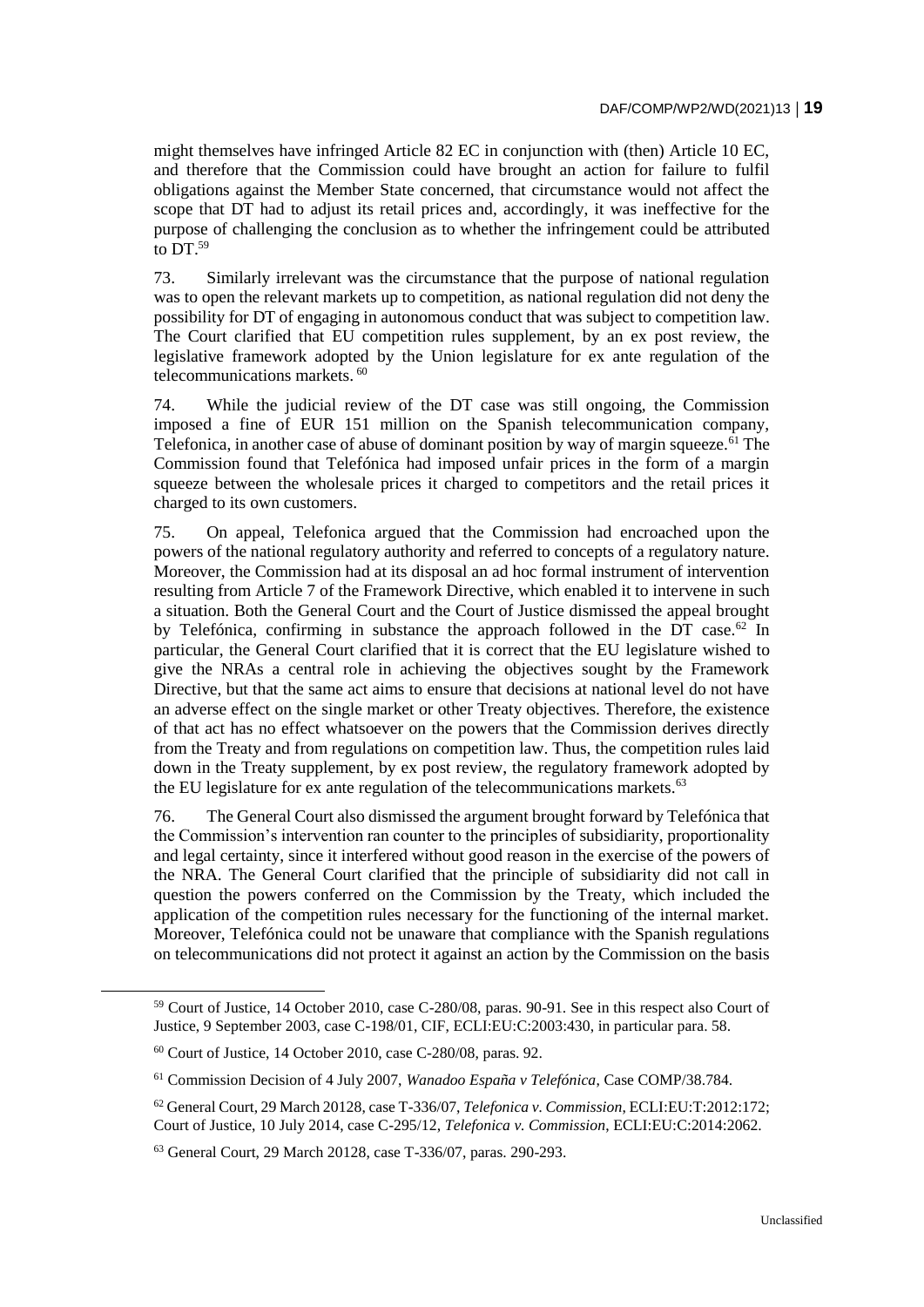of competition law. It followed that any decisions adopted by the NRAs on the basis of the regulatory framework did not deprive the Commission of its powers to take action at a later stage in order to apply competition law. The General Court also confirmed that the cost model used by the national regulation authority in its ex ante decisions was not appropriate for the purposes of applying the provision of competition law.<sup>64</sup> The Court of Justice confirmed the General Court's judgment, clarifying again that the fact that an undertaking's conduct complies with a regulatory framework does not mean that such conduct complies with Article 102 TFEU.<sup>65</sup>

77. In conclusion, the two cases are particularly significant since they clarified that EU competition law is applicable to conducts put in place within the boundaries and the limits of regulatory provisions. In this respect, the Commission is exclusively bound by the provisions of the TFEU, and ex ante remedies (such as price interventions) imposed at a regulatory level are not relevant in cases where the undertakings concerned behave autonomously on the market.

## *3.2.2. Energy: Commitment Decisions*

78. In the energy sector, competition policy's goals of opening and integrating existing national markets co-exist with other considerations. In particular, national energy policies are strategic and there is the need to ensure security of supply. This justifies a strong public oversight at national level. Moreover, national environmental policies lead to different regulatory frameworks and are often nationally funded. Furthermore, in some Member States former state monopolies still operate as incumbents with few incentives to allow for market opening. Repeated attempts at liberalisation have met with uneven success and competition has been slow to take off.

79. In this scenario, the Commission intervened in a series of cases, to support and complement regulatory action via the introduction of structural measures that went beyond the scope of European and national regulation that imposed mere behavioural remedies to promote competition.

80. In 2006, the Commission initiated investigations into the German electricity market and came to the preliminary view that E.ON, a German company active in the electricity and gas sector, could be abusing its dominant position in two ways: (i) as a wholesaler on the electricity market, by deliberately not offering for sale the production of certain power plants that was available and that it would have been economically rational to sell, with a view to raising prices; and (ii) as a transmission system operator, on the secondary electricity balancing market, by favouring its own production affiliate, even if it charged higher prices, passing on the increased costs to the final customer. To address these concerns, E.ON proposed (i) to divest a relevant amount of generation capacity from different types of technologies and fuels, and (ii) to divest its transmission system business consisting of an Extra-High-Voltage line network and system operations. The Commission then adopted a decision that rendered legally binding the commitments offered by E.ON.<sup>66</sup>

81. In the same period, the Commission gathered evidence that RWE, a German-based energy and utility company, was abusing its dominant position on the gas transmission market in Germany, by way of a refusal to supply gas transmission services to third parties

<sup>64</sup> General Court, 29 March 20128, case T-336/07, paras. 296-305.

<sup>65</sup> Court of Justice, 10 July 2014, case C-295/12, para. 133.

<sup>66</sup> Commission Decision of 26 November 2008, *German Electricity Wholesale Market* and *German Electricity Balancing Market*, cases COMP/389.388 and 39.389.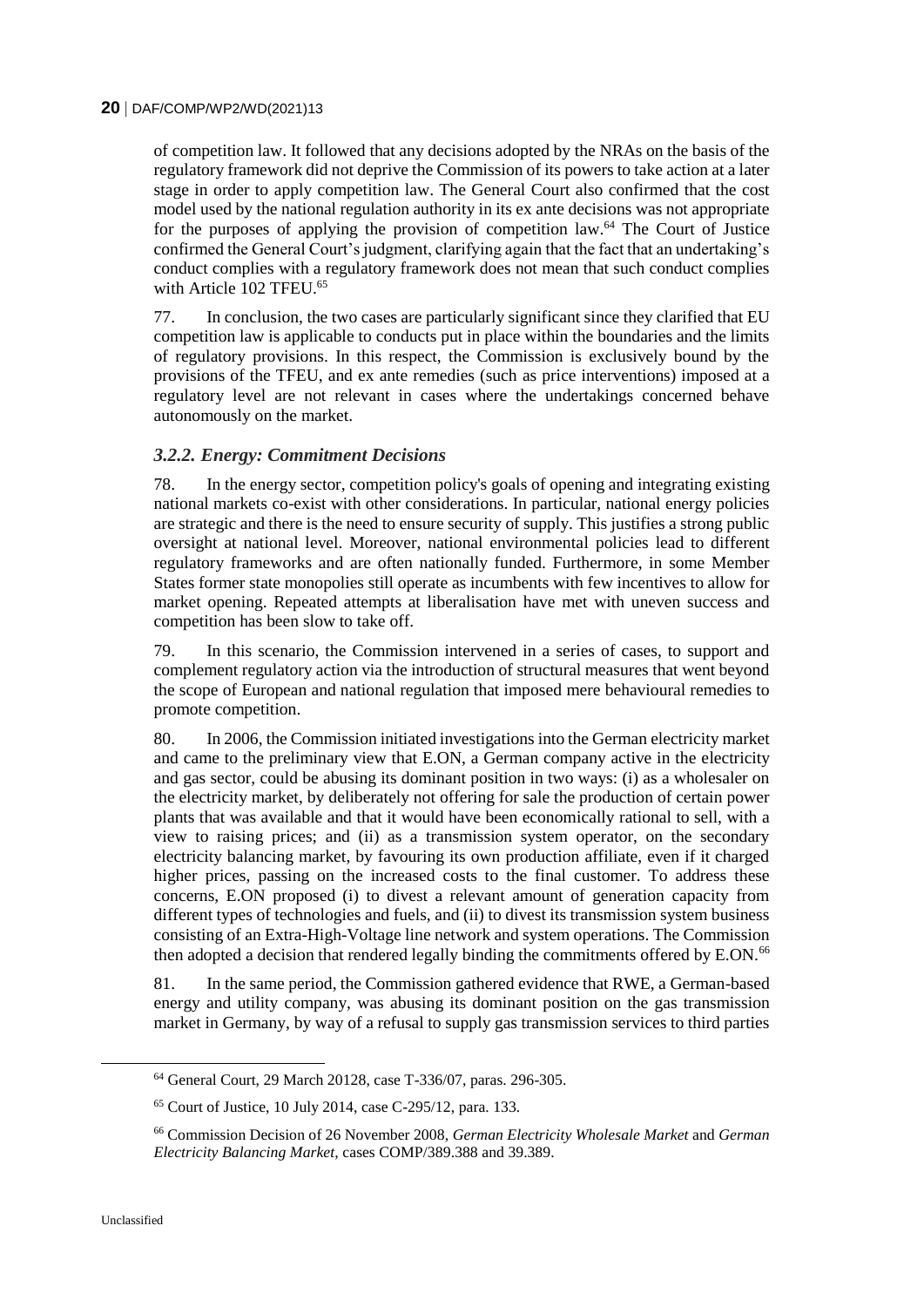and by intentionally setting its transmission tariffs at an artificially high level in order to squeeze RWE's downstream competitors' margins. To address the Commission's competition concerns, RWE committed to divest its existing Western German highpressure gas transmission network, including the necessary personnel and ancillary assets and services. The Commission then adopted a decision that rendered legally binding the commitments offered by RWE.<sup>67</sup>

82. A similar case involved ENI, the former Italian incumbent in the gas sector. In 2009, the Commission informed ENI of its preliminary view that it may be abusing its dominant position on the gas transport markets by refusing to grant competitors access to capacity available on the network, by granting access in an impractical manner, and by strategically limiting investment in ENI's international transmission pipeline system. This, in the Commission's view, amounted to capacity hoarding as well as capacity degradation and strategic underinvestment. The practices were potentially harmful for competitors, weakened competition on the downstream gas markets and ultimately harmful for gas customers in Italy. In order to remove these competition concerns, ENI offered to divest its shares in the companies that owned, operated and managed the transport capacity on the international pipelines to bring gas into northern Italy from Russia and the North of Europe. Also in this case the Commission then adopted a decision that rendered legally binding the commitments offered by ENI.68

83. These cases confirm that, in situations where regulation alone is not sufficient to prevent or deter abuses or generally anticompetitive conducts, competition authorities can and have to take action via their general instruments. This can result in measures that go beyond the general requirements of sectoral regulation. In the end, whether this has to be interpreted as the supremacy of EU competition law over (EU and/or national) regulation is less relevant in practice. What is relevant is that also in regulated sectors competition law can be efficient and fast, in particular because it can be tailored to the specific case under investigation.

## *3.2.3. Banking and payments*

84. As regards payments, the Commission maintained its competition enforcement even after the adoption of the interchange fee regulation, by addressing conducts that were not covered by that regulation.

85. Specifically, the Commission investigated the inter-regional interchange fees (also referred to as "inter-regional MIFs") of both Mastercard and Visa. These are MIFs applied to payments made in the EEA with consumer debit and credit cards issued outside the EEA. These MIFs were not covered by the Interchange Fee Regulation, as the Regulation does not apply to cards issued outside the EEA. By a decision of 2019, the Commission made legally binding the commitments offered by Mastercard and Visa, which reduced the level of inter-regional interchange fees**.** 69

## **4. Conclusion**

 $\overline{a}$ 

86. The Commission believes that competition and regulation can and have to coexist as they are both key for improving outcomes for customers. Effective competition leads to

<sup>67</sup> Commission Decision of 18 March 2009, *RWE Gas Foreclosure*, case COMP/39.402.

<sup>68</sup> Commission Decision of 29 September 2010, *ENI*, case COMP/39.315.

<sup>69</sup> See [https://ec.europa.eu/commission/presscorner/detail/en/IP\\_19\\_2311.](https://ec.europa.eu/commission/presscorner/detail/en/IP_19_2311)